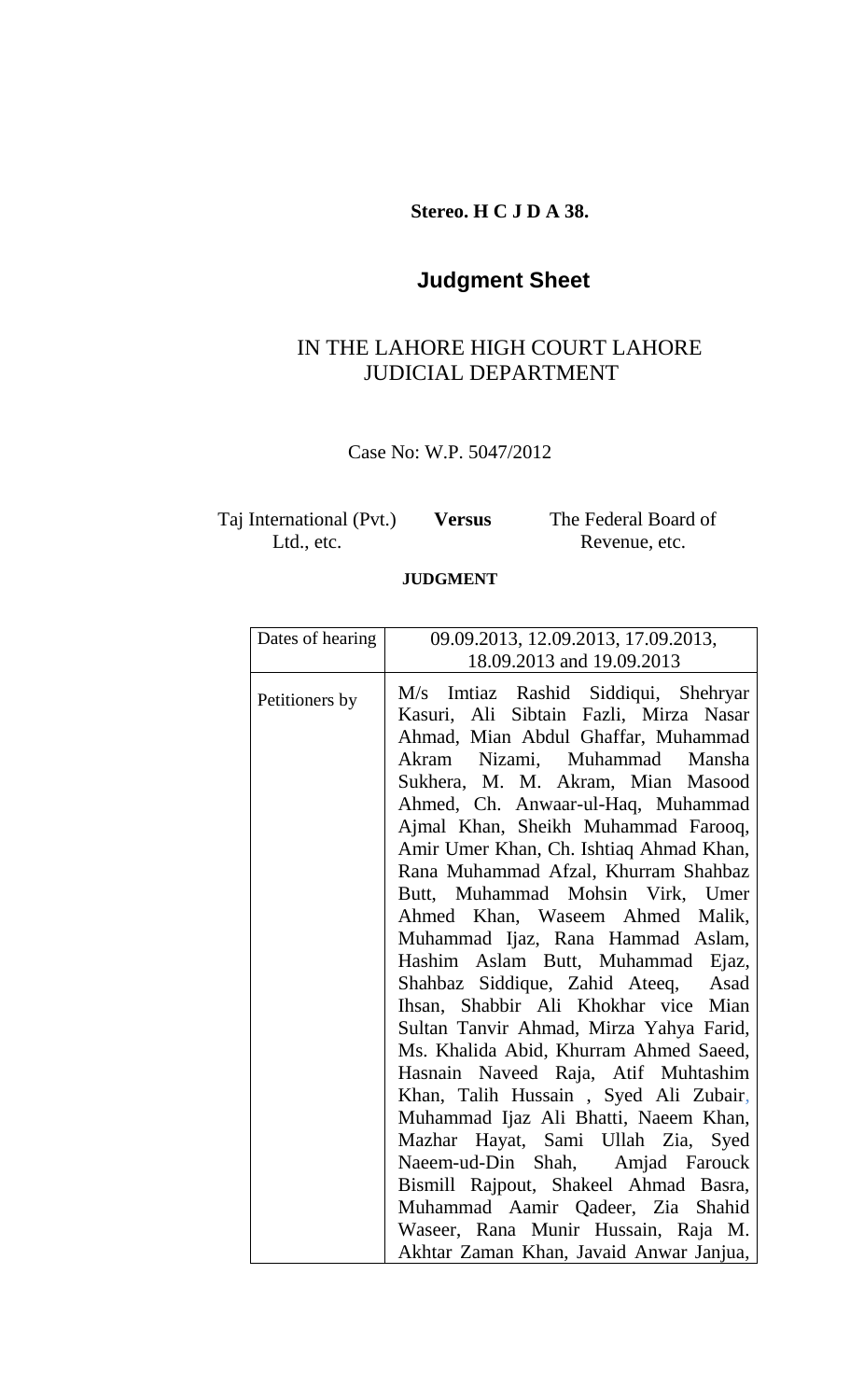|                 | Hassan Kamran Bashir, Muhammad Ayyaz<br>Butt, Hafiz Saif-ur-Rehman, Ch.<br>Muhammad Ali, Kamran Khalil, S.M.<br>Masud, Ch. Saeed Ashraf, Khawaja Adnan<br>Ahmed, Muhammad Amin Goraya, Shakeel-<br>ur-Rehman Khan, Omer Farooq Khan,<br>Shahid Umar Khan, Shezada Muhammad<br>Zeeshan Mirza, Junaid Qayyum, Umar<br>Ahmed Khan, Muhammad Shahid Baig,<br>Iftikhar Ullah Malik, Mirza Nasr Hussain<br>Shahid Baig, Syed Ali Zafar, Asad<br>Manzoor Butt, Ch. Muhammad Ali, Kashif<br>Khurshid, Muhammad Yousuf Khan, Rai<br>Abid Ali Kharal, Muhammad Aamir Qadir,<br>Qari Habib-ur-Rehman Zubairi, Javed Iqbal<br>Sheikh, Muhammad Saeed Ch., Muhammad<br>Sohail Naeem, Hasnain Naveed Raja, Ikram-<br>ul-Haq Sheikh, Muhammad Saad Khan,<br>Saood Nasrullah Cheema, Iqbal Khursheed<br>Mughal, Saleem Akram Ch., Muhammad<br>Riaz Anjum, Advocates. |
|-----------------|------------------------------------------------------------------------------------------------------------------------------------------------------------------------------------------------------------------------------------------------------------------------------------------------------------------------------------------------------------------------------------------------------------------------------------------------------------------------------------------------------------------------------------------------------------------------------------------------------------------------------------------------------------------------------------------------------------------------------------------------------------------------------------------------------------------------------------------------------|
| Respondents by: | M/s Naveed Inayat Malik and Ch.<br>Muhammad Ishaque, Deputy Attorney<br>Generals for Pakistan.<br>M/s Salman Akram Raja, Malik Ahsan<br>Mehmood, Ch. Zafar Iqbal, Dr. Rana<br>Muhammad Shamim, Mian Qamar-ud-Din<br>Ahmed, Sarfraz Ahmad Cheema, Ch. Imtiaz<br>Elahi, Izhar-ul-Haque, Asjad Saeed, Ch.<br>Faisal Nawaz, Muhammad Yahya Johar,<br>Sultan Mahmood, Muhammad Asif Hashmi,<br>Sajjad H. Rizvi, Muhammad Amir Malik,<br>Ehsan-ur-Rehman, Nadeem Mahmood Mian,<br>Mrs. Kausar Parveen, Tahir Zia Mahar,<br>Nadeem Mahmood Mian, Shahid Masood<br>Manzoor Bhatti, Mian Yusuf Umar,<br>Muhammad Khalid Ch., Khawar Ikram<br>Bhatti, Advocates.                                                                                                                                                                                               |
| Research by:    | M/s Sher Hassan Pervaiz, Nadeem Ahmad<br>Sohail Cheema, Qaisar Abbas and Mohsin<br>Mumtaz, Research Associates, Lahore High<br><b>Court Research Centre.</b>                                                                                                                                                                                                                                                                                                                                                                                                                                                                                                                                                                                                                                                                                         |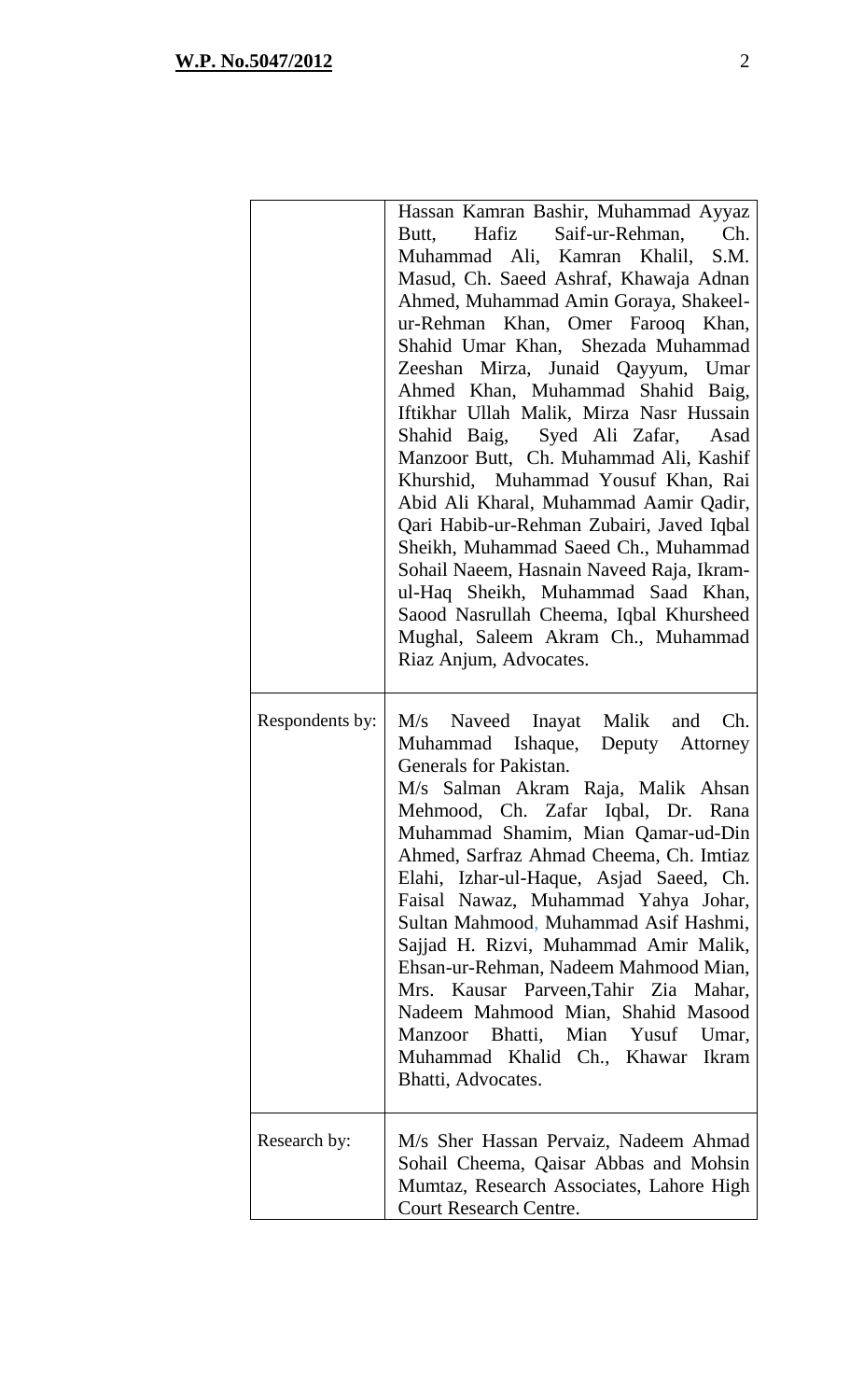#### *Syed Mansoor Ali Shah, J:-*

## *"If prosecution degenerates into persecution, this Court cannot sit as a helpless spectator<sup>1</sup> "*

Tax crimes are white collar crimes that impose civil, as well as, criminal penalties for evasion of tax, etc. Even though the two sets of penalties are distinct and independent with separate objectives and consequences, yet this distinction is at times forgotten, resulting in over-criminalization<sup>2</sup>. The constitutionality and legality of such distortion under the unique architecture of Sales Tax Act, 1990 ("**Act**") marks the high point of this case.

#### *Facts*

 $\overline{a}$ 

2. Criminal prosecution under sections 37A and 37B of the Act for the offence of *tax fraud* was initiated, against 134 persons alongwith "other beneficiary being sales tax registered persons of the tax fraud<sup>3</sup> and "other persons due to whose criminal negligence/connivance, the tax fraud occurred /was committed." Additional Director, Intelligence & Investigation, FBR, Regional Office, Lahore being the complainant documented this in the shape of First Information Report (FIR 4/2011) dated 26-3-2011. The said document reveals that on receipt of *credible information* that a cartel of fraudsters was involved in the issuance of fake sales tax invoicies for the purposes of generating illegal/inadmissible input tax adjustments criminal prosecution was initiatied against some

<sup>1</sup> *Parmeet v. Dinesh* **(169 ITR 5)** (at 7) also see *The Law and Practice of Income Tax* by Kanga & Palkivala. Vol-II, 10<sup>th</sup> edition, Lexis Nexis  $p. 2921$ 

<sup>2</sup> Overcriminalization describes the trend to use the criminal law rather than the civil law to solve every problem, to punish every mistake, and to compel compliance with regulatory objectives. Criminal law should be used only if a person intentionally flouts the law or engages in conduct that is morally blameworthy or dangerous.

<sup>(</sup>http://www.heritage.org/issues/legal/overcriminalization)

Allegedly covering the petitioner.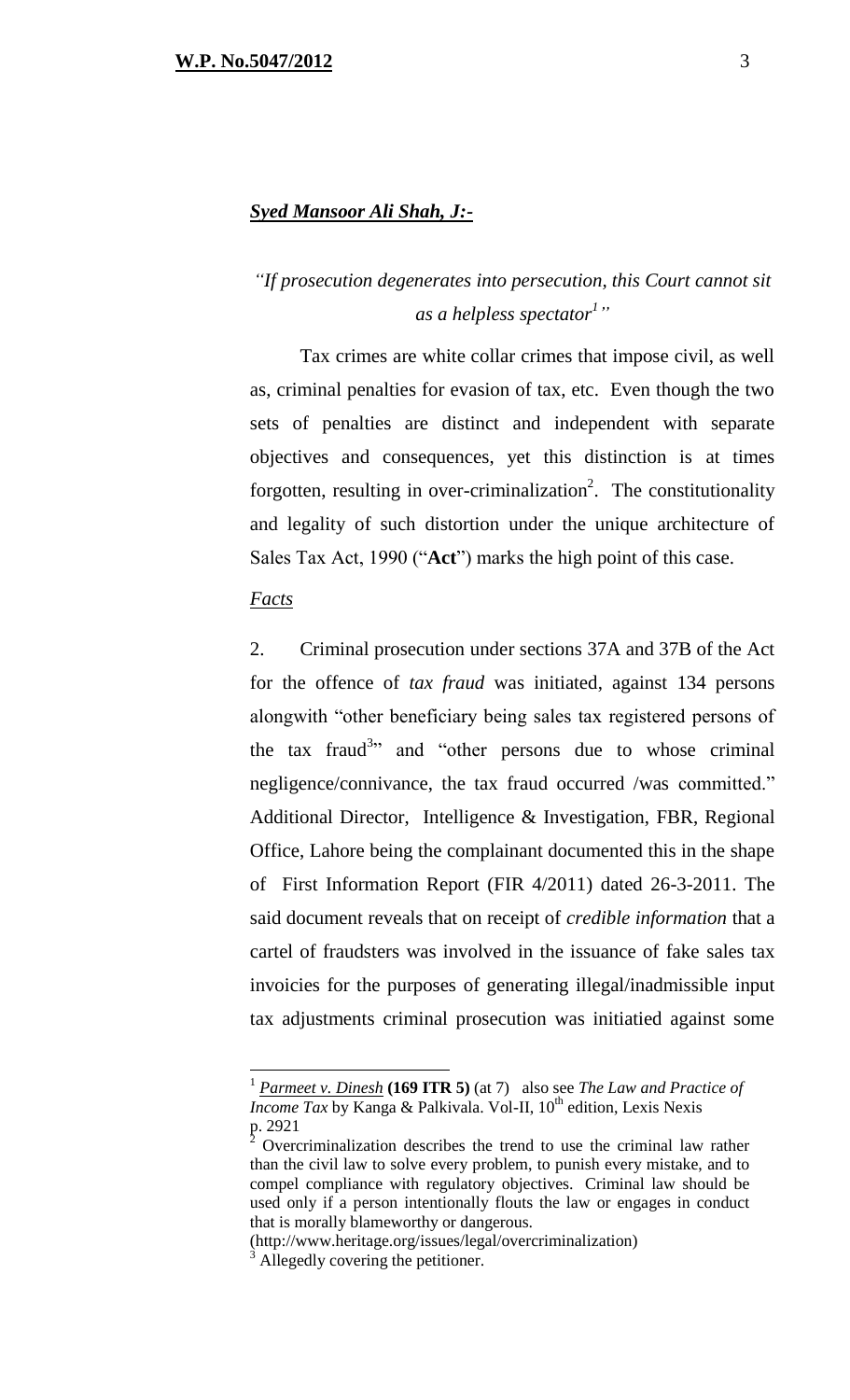persons, which further led to unearthing of a mega scam of sales tax evasion of Rs 7.5 billion involving 144 dummy suppliers who issued fake sales tax invoices. This gang of fraudsters issued fake invoices to various registered persons (including the petitioner) who claimed input tax on the basis of the same causing a huge loss to the exchequer. It has, therefore, been alleged that petitioners have committed the offence of *tax fraud* and are liable to arrest and criminal prosecution. Similar allegations have been levelled in other FIRs in the connected matters.

#### *Arguments*

3. Learned counsel for the petitioners have mainly argued that the criminal prosecution under Section 37A of the Act can only be initiated after the tax liability of the taxpayer has been duly assessed under the Act, as provided under Section 11 of the Act. While referring to the list of offences under Section 33 of the Act, learned counsel for the petitioners have laid emphasis on the term *"shall be further liable"* appearing in the column of penalties to underline its chronological significance. They submitted that only after the determination of the tax libility (i.e., civil liability) can the criminal prosecution be initiated. They further argued that under Section 37A (4), the Commissioner at any stage can compound the offence if the taxpayer pays the amount of tax due alongwith default surcharge and penalty as is determined under the provisions of this Act, hence the facility of compounding the offence is available only after the assessemnt of tax under the Act.

4. Pursuing the same line of reasoning, they submitted that the fines available under section 33 of the Act are dependent on the amount of "tax involved" hence no sentence can be awarded unless the tax is first determined, which is not the prerogative of the Special Judge, especially, when civil adjudication system for tax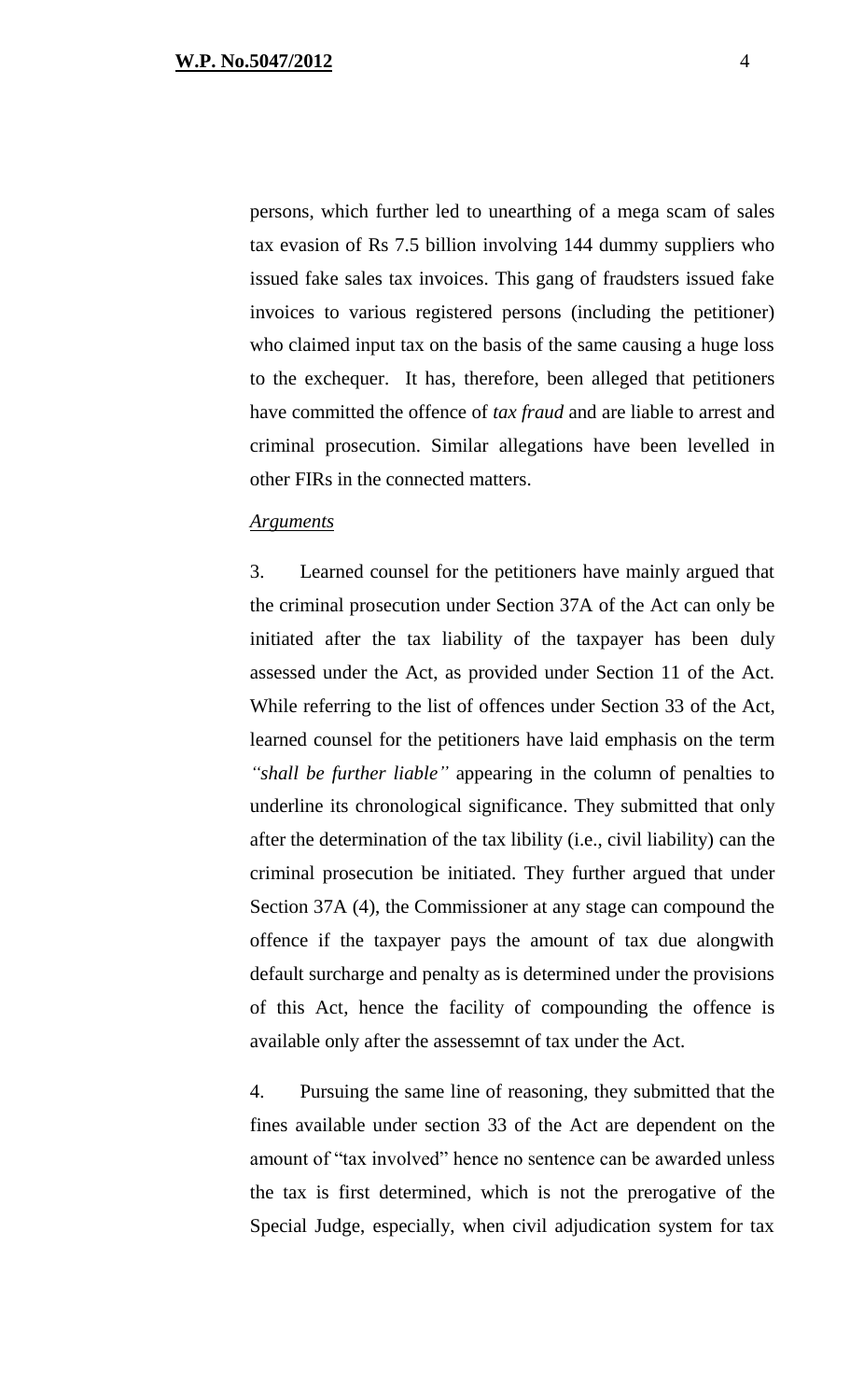assessment is specficially provided for under the Act. In the present case and in many other cases it is additionally pointed out that the learned Appellate Tribunal Inland Revenue under the civil adjudicatory system has held that the petitioner has not committed any *tax fraud* and is not liable for any additional tax liability or penalties, still criminal prosectuion has been initiated against the petitioner. Reference is made to Order of the ATIR, Lahore dated 5-6-2012 passed in STA No. 478/LB/2012. It was also argued that the Additional Director, Intelligence and Investigation, FBR does not have the jurisidiciton to initiate criminal prosecution under the act as the said Directorate exercises no jurisdiction under the Act.

5. Learned counsel for the respondents, on the other hand, have submitted that it is settled principle of law that civil and criminal proceedings are neither interrelated nor mutually exclusive, hence, the department enjoys the choice to opt for either of the two enforcement mechansims. Criminal prosecution can be triggered if *material evidence* is available and the concerned officer has reason to believe that the taxpayer has committed *tax fraud* or *any offence warranting prosecution*. The term *"shall be further liable"* appearing in the list of penalties under Section 33 of the Act does not have a chronological significance but infact provides for two different sets of penalties; one on the civil side and the other on the criminal side and both of them are independent of each other.

6. Learned counsel for the respondent department frankly volunteered to submit that recourse to recovery of tax under the civil regime of the Act has not proven effective over the years and, therefore, criminal prosecution is the preferred choice of the department in cases where there is *material evidence* attracting section 37A. He further contends that compoundability of the offence is on the basis of the amount of tax due according to the calculation of the respondent department rather than on the basis of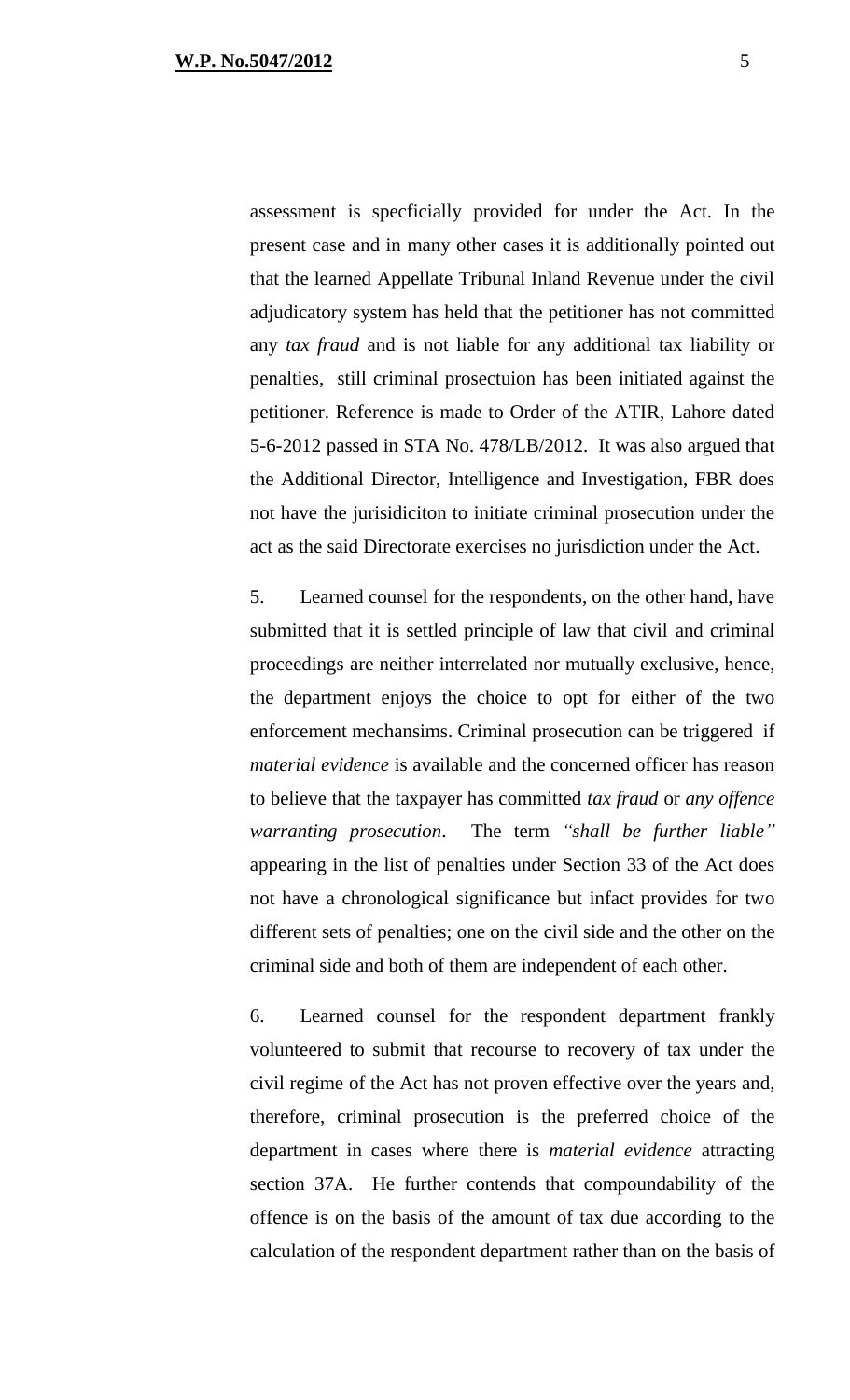the amount determined through adjudicatory process under the Act. He submitted that tax assessment through civil adjudication under the Act has no beairng on the initiation of criminal proceedings against the petitioner.

#### *Opinion of the Court*

7. It is settled law that a singular act can trigger both civil and criminal proceedings simulatenously. Proceedings against a *civil wrong* or a *public wrong* (offence) are independent and not mutually exclusive. Both set of proceedings have their own procedures, standards and consequences. The famous eighteenth century English jurist William Blackstone summarizes the distinction between civil and criminal law by observing that "private wrongs are an infringement…of the civil rights which belong to individuals…public wrongs, or crimes…are a breach and violation of the public rights and duties, due to the whole community...in its social aggregate capacity.<sup>4</sup>" "There are a number of wrongs which are both crimes and civil wrongs….The offender may be prosecuted and punsihed or he may be tried in a civil court and ordered to pay compensation..This overlap of the criminal and civil law means, in effect, that a man may be tried twice for what is substantially the same wrong.<sup>5</sup><sup>2</sup> Blackstone illustrates this difference by pointing out that the society has little interest in whether he sues a neighbour or emerges victorious in a land dispute. On the other hand, society has a substantial investment in the arrest, prosecution, and conviction of indiviuals responsible for espionage, murder or robbery.<sup>6</sup>

 $\overline{a}$ 

<sup>4</sup> William Blackstone, *Commentaries on the laws of England*, Volume 4 pp.4 &5.

<sup>5</sup> An Outline of English Law by H.K. Black and D.J. Latham Brown, *London Methuen & Co. Ltd.* – p.9*.*

*<sup>6</sup> Essential Criminal Law* by Mathew Lippman, SAGE. p.2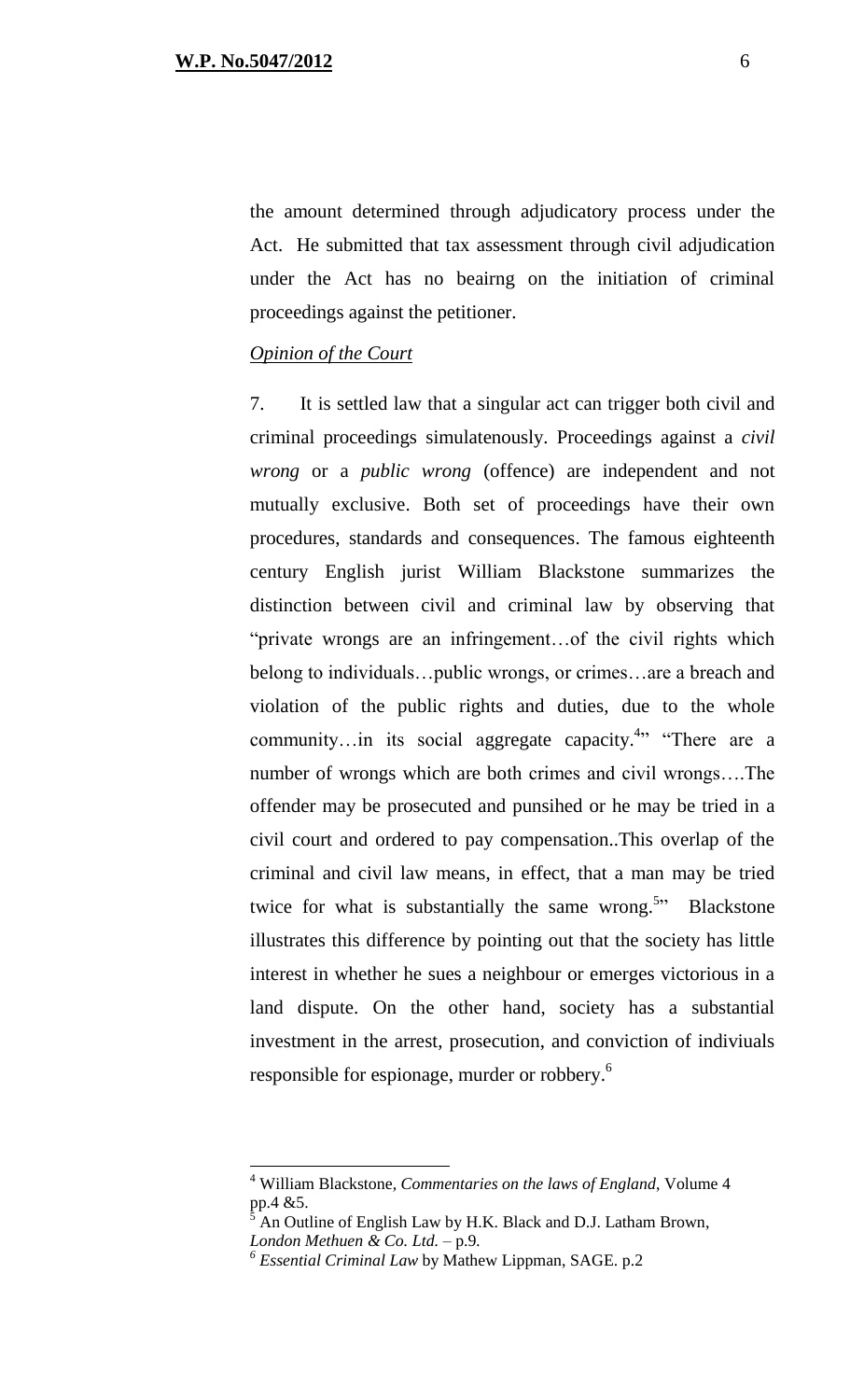8. The standard of evidence to determine civil liability is preponderance of evidence, while a criminal conviction, as it carries loss of liberty is based on the higher standard of guilt i.e., beyond reasonable doubt. Primarily, civil law protects the interest of the individual while criminal law protects the interest of the society. "The main purposes of criminal law are to redress criminal behaviour and to maintain social order. Each country adminsiters its own types of punishment based on the nature of the crime. The goals of punishment are retribution, deterrence, incapacitation, rehabilitation, and restitiution."<sup>7</sup>

9. In 1939 sociologist Edwin H. Sutherland published his pioneering study regarding WHITE COLLAR CRIMES. He defined White Collar Crime to be an offense committed by a person of respectability and high social status in the course of his occupation. The financial cost of white collar crimes is several times greater than the economic consequences of common crimes. Tax is a fiscal tool to regulate the monetary policy of the State, hence, the primary focus of a tax law is the levy and collection of tax. However, as a white collar crime, tax evasion, etc has also been criminalized with the collateral effect of retribution and deterrence, in addition to achieving the fiscal incentives of the State. Under the new regime of white collar crimes or tax crimes, even civil wrongs have been categorised as an *offence*, attracting both civil and criminal penalties. While assessment of tax liability is characteristically a civil proceeding, tax evasion or tax fraud, etc. can also be a tax crime and attract both civil, as well as, criminal penalties. Under civil proceedings the tax is assessed and recovered as a compensation alongwith monetary penalties, while under criminal prosecution, tax evader is punished with

 7 *Legal Systems of the World*, A political, Social and Cultural Encyclopedia, Volume-I, edited by Herbert M. Kritzer, p.378.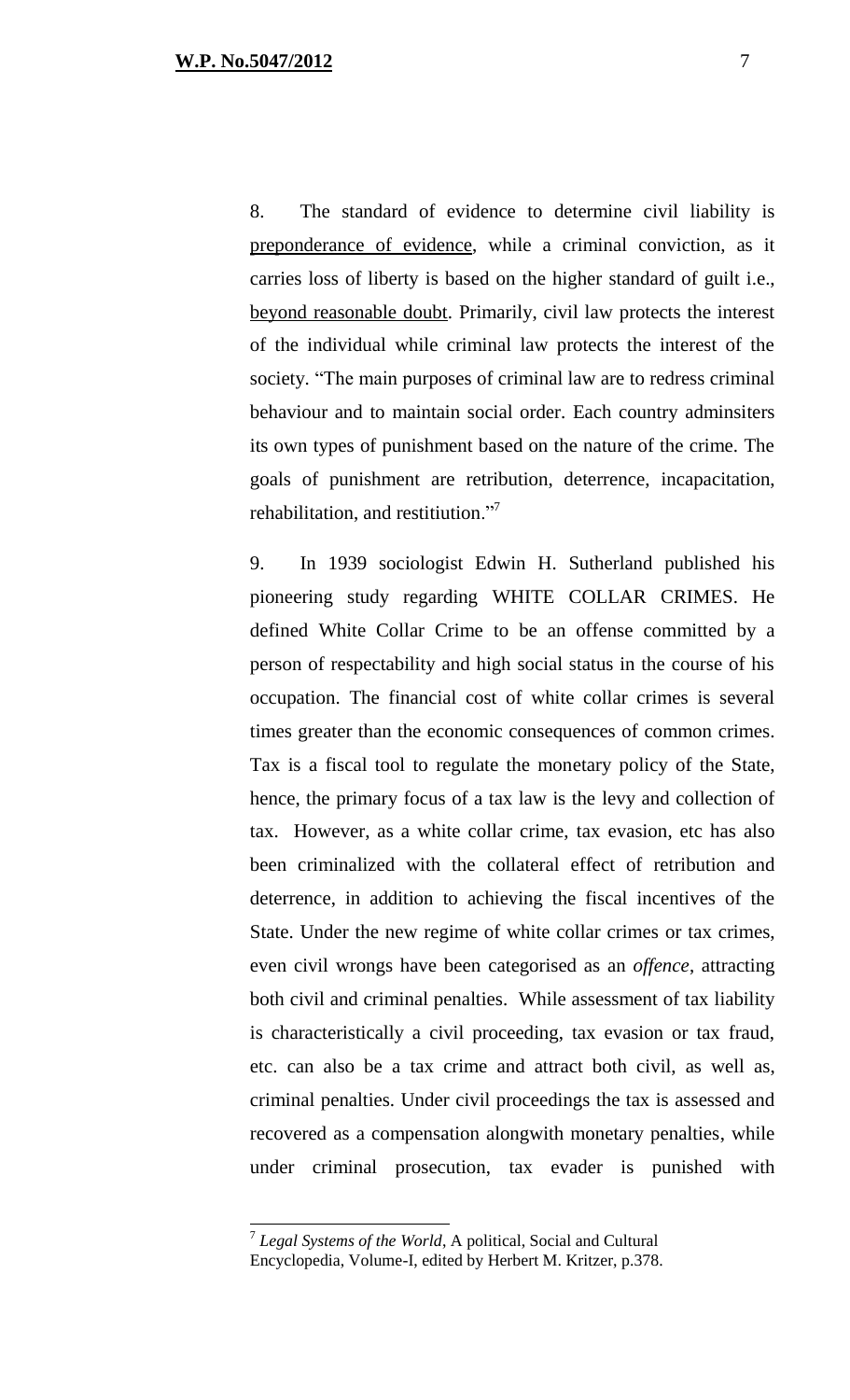imprisonment or fine or both. Civil and criminal proceedings have different objectives and achieve different ends.

10. Jurisprudence evolved over the years shows that while criminal and civil proceedings can co-exist and proceed side by side, in cases where the subject matter of both the proceedings is so closely interrelated, so that the outcome of the civil proceedings can have a material bearing on the criminal proceedings, a safer course to adopt is to stay the criminal proceedings till the finalisation of the civil matter. Reliance is placed on *Akhlaq Hussain Kayani v. Zafar Iqbal Kiyani and others* **(2010 SCMR 1835)** and *Muhammad Akbar v. The State, etc.* **(PLD 1968 SC 281)**.

11. Tax crimes can lead to criminal prosecution leading to conviction and punishment (i.e., imprisonment or fine or both) and yet simulatenously, for the same tax crime, civil proceedings for assessment of tax and its subsequent recovery can be initiated. The role and character of an adjudicator in assessing the tax liability and of a special judge in convicting the tax evader are distinct and entail different sets of procedures and evidentiary standards (as discussed above). These roles cannot be swaped. Hence, a Special Judge while convicting the taxpayer for an offence cannot assess the amount of tax due and similarly an Officer of Inland Revenue carrying out assessment of tax cannot convict the taxpayer. Civil adjudicatory process for assessment of tax has been laid down in the Act and entrusted to the officers of the Inland Revenue followed by a complete appellate redressal system, in the shape of a departmental appeal followed by an appeal before the Appellate Tribunal Inland Revenue and then a Tax Reference before the High Court. The recovery mechanism under section 48 of the Act comes into operation once tax is assessed and penalties imposed go unpaid. Tax assesssment system based on adjudication has a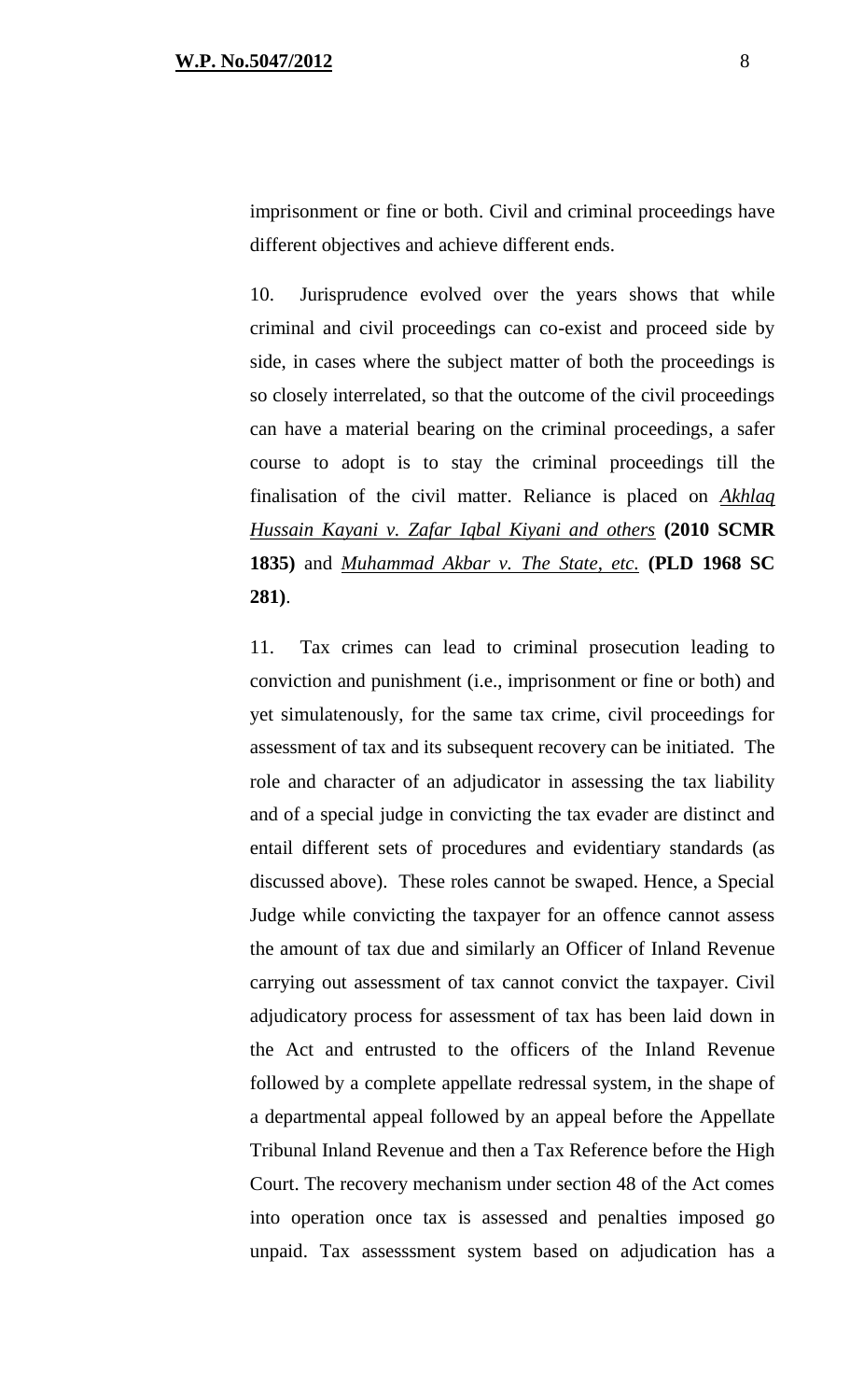central role in any tax law and precedes collection and recovery of tax.

12. With these juriprudentially delienated contours of civil criminal proceedings, we examine the construct and architecture of criminalization under the Sales Tax Act, 1990. Admittedly, sales tax is a value-added tax, grounded in unsupervised self-assessment scheme. The taxpayer assesses his tax and deposits it alongwith the sales tax return. The scope of the Act was brought out clearly in the budget speech of the Minister of State for Finance, for the year 1990-1991 when the tax was first introduced:

75. Under the proposed sales tax system the tax payer will be allowed the facility of deferred payment of sales tax. Instead of paying the tax before the goods are cleared from the factory premises, the tax payer under the proposed system will himself determine his tax liability in respect of sales made during the course of a month and pay the tax due by the 20th of the following month. He has also been allowed the facility to deduct the tax which he has paid on his business purchases from the tax due on his sales and thus the proposed system provides for automatic adjustment of input tax. In short the proposed sales tax system is based on self assessment procedures. 8 (*emphasis supplied)* 

13. The tax regulators monitor this self-assessment system through neutral and impartial tool of *audit* under section 72B. There is no other mechansim under the Act to lift the veil of selfassessment, protecting the monthly tax return filed by the tax payer. Once the case of a taxpayer is selected for audit under section 72B, the return is closely scrutinized and on completion of audit if any of the grounds under section 11 are attracted, an *assessment order* is passed against the tax payer, adjudicating the actual tax liability alongwith penalties under section 33 and default

 $\overline{a}$ 

<sup>&</sup>lt;sup>8</sup> Budget Speech by Mr. Ehsan Ul Haq Piracha, Minster of State for Finance. 7-6-1990. **[PTCL 1990 Jour.88 (at 108)]**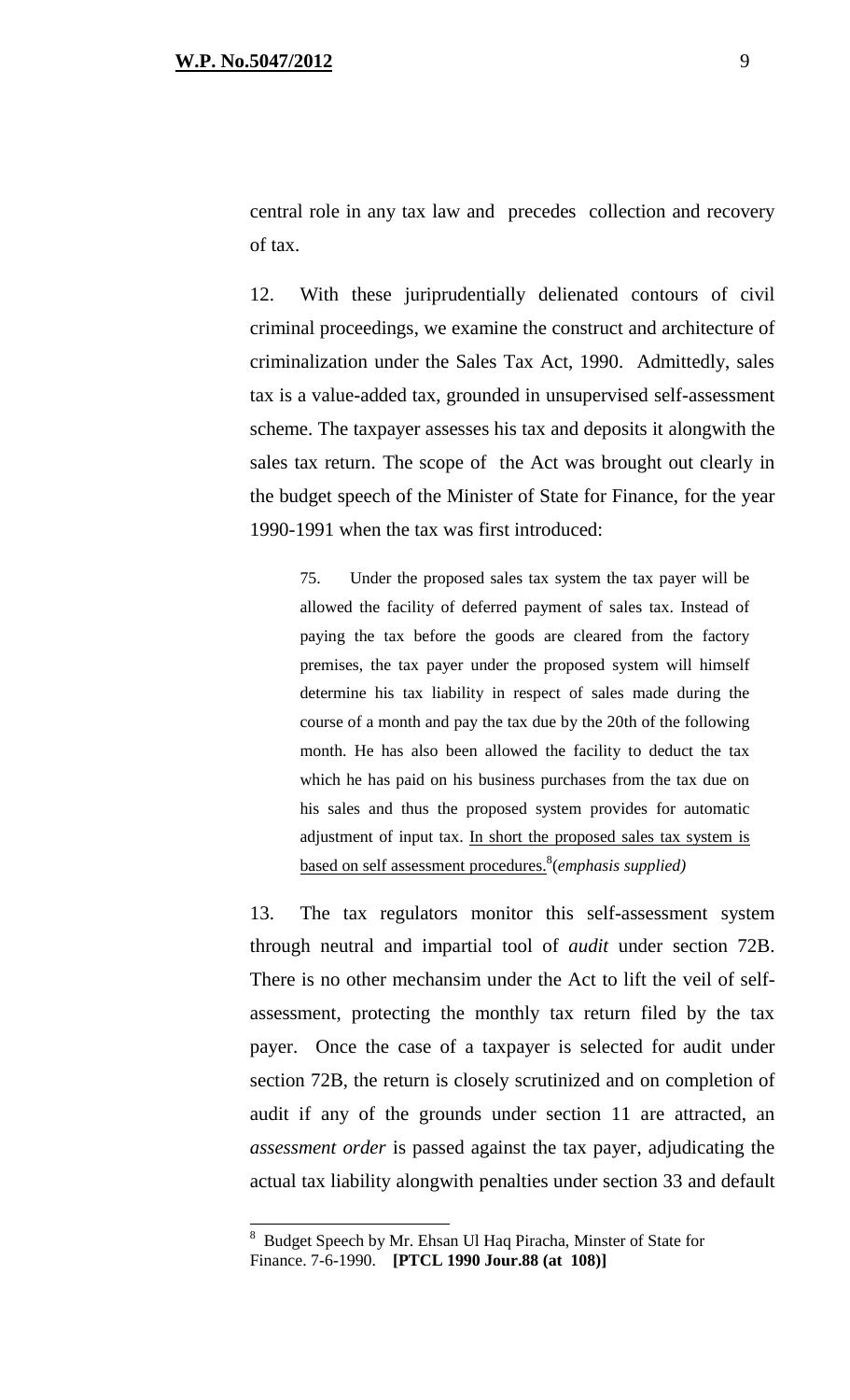surcharge under section 34 of the Act. The taxpayer is not a defaulter unless "tax due" is first assessed and determined under the provisions of the Act. Section 25(5) provides that *before, during and after* the audit proceedings the taxpayer has the option to deposit the tax alongwith default surcharge and penalties to avoid further proceedings. Recovery and collection of tax, therefore, remains the central focus of the Act.

14. *Inquiry or investigation* can be initiated on the basis of "information or sufficient material" received by the Commissioner against a taxpayer under proviso to section 25(2) of the Act. It is axiomatic that any such *inquiry or investigation* must lead to further proceedings against the taxpayer in case of any adverse finding against the taxpayer. The Act is, however, surprisingly silent regarding the nature of futher proceedings to be adopted after the said *inquiry or investigation* is completed. We have tried to rationalize this disconnect later in the judgment.

15. At this juncture, the department was of the view that other than the mechanism of *audit* under section 72B, the taxpayer can also be selected out of the pool of self-assessed taxpayers and criminally prosecuted under section 37A of the Act, if the officer concerned has *reason to believe* that there is *material evidence* that the tax payer has committed the offense of *tax fraud* or any other *offence warranting prosecution* under the Act.

16. Can section 37A of the Act be employed to select or pick a taxpayer out of the pool of self-assessed taxpayers to undergo criminal prosecution without first carrying out an objective selection process of audit followed by assessment of tax under section 11 of the Act? The answer to the above question is YES, on the assumption, that criminal prosecution, generally, has no nexus with assessment of tax liability and cannot be equated with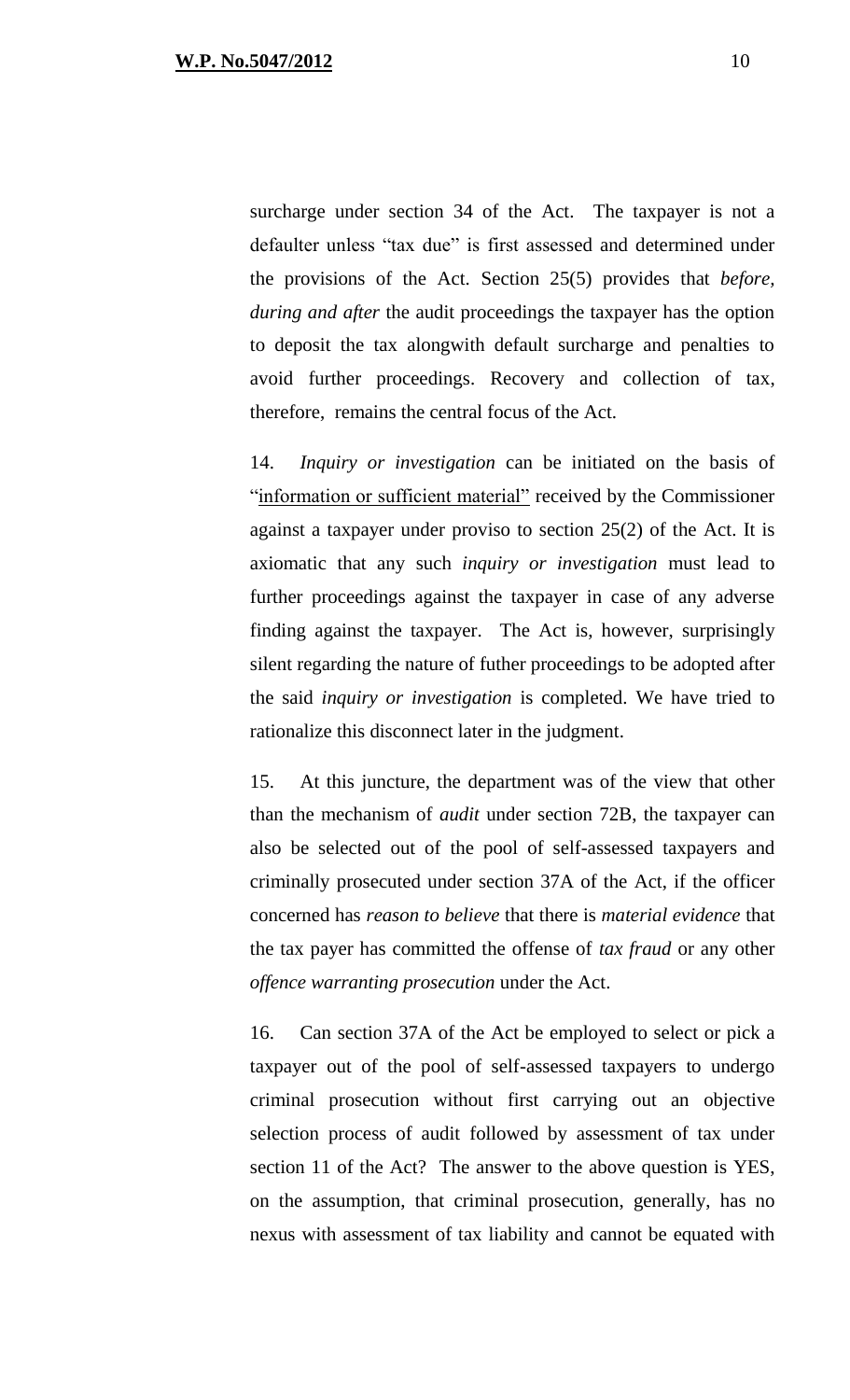cases selected in audit. While self-assessment scheme guards the sanctity of self-assessed sales tax returns it affords no protection to a criminal act committed by the tax payer. Audit is a tool that strategically monitors the regime of sales tax under the Act and is primarily geared to decipher tax evasion from amongst the pool of taxpayers. It is a departmental surveillance tool for sniffing out tax that has gone unpaid. Criminality behind any such tax evasion is a separate matter. In case both the proceedings (civil & criminal) are simultaneously initiated, the jurisprudence discussed above will regulate the criminal proceedings.

17. We now look at the unique construct of punishment (in particular the imposition of fine) under the Act. Perusal of section 33 of the Act reveals that criminal penalities are linked with the *"tax loss" or "amount of tax involved.*" Therefore, instead of providing for imprisonment or fine (ordinarily a certain sum of money) or both as punishment, the "fine" under the Act requires the taxpayer to pay the *"tax loss" or "amount of tax involved,"* thereby indirectly criminalizing, the recovery of "tax due." Is this over-criminalization? Is the criminal prosecution set in motion to punish the taxpayer (retribution) or is it to criminalize recovery of tax (as if in addition to recovery procedure under section 48 of the Act) or both? Perusal of section 33 is important which reads as under:

|    | <b>Offences</b>                              | Penalties                                                                                                                                                                                                                                              | Section of<br>the Act to<br>which<br>offence has<br>reference. |
|----|----------------------------------------------|--------------------------------------------------------------------------------------------------------------------------------------------------------------------------------------------------------------------------------------------------------|----------------------------------------------------------------|
|    | (1)                                          |                                                                                                                                                                                                                                                        | (3)                                                            |
| 5. | manner laid down under   involved, whichever | Any person who fails to $\vert$ Such person shall pay a $\vert$ 3, 6, 7 and<br>deposit the amount of penalty of ten thousand 48.<br>tax due or any part   rupees or five per cent of<br>thereof in the time or the amount of the tax<br>$\overline{1}$ |                                                                |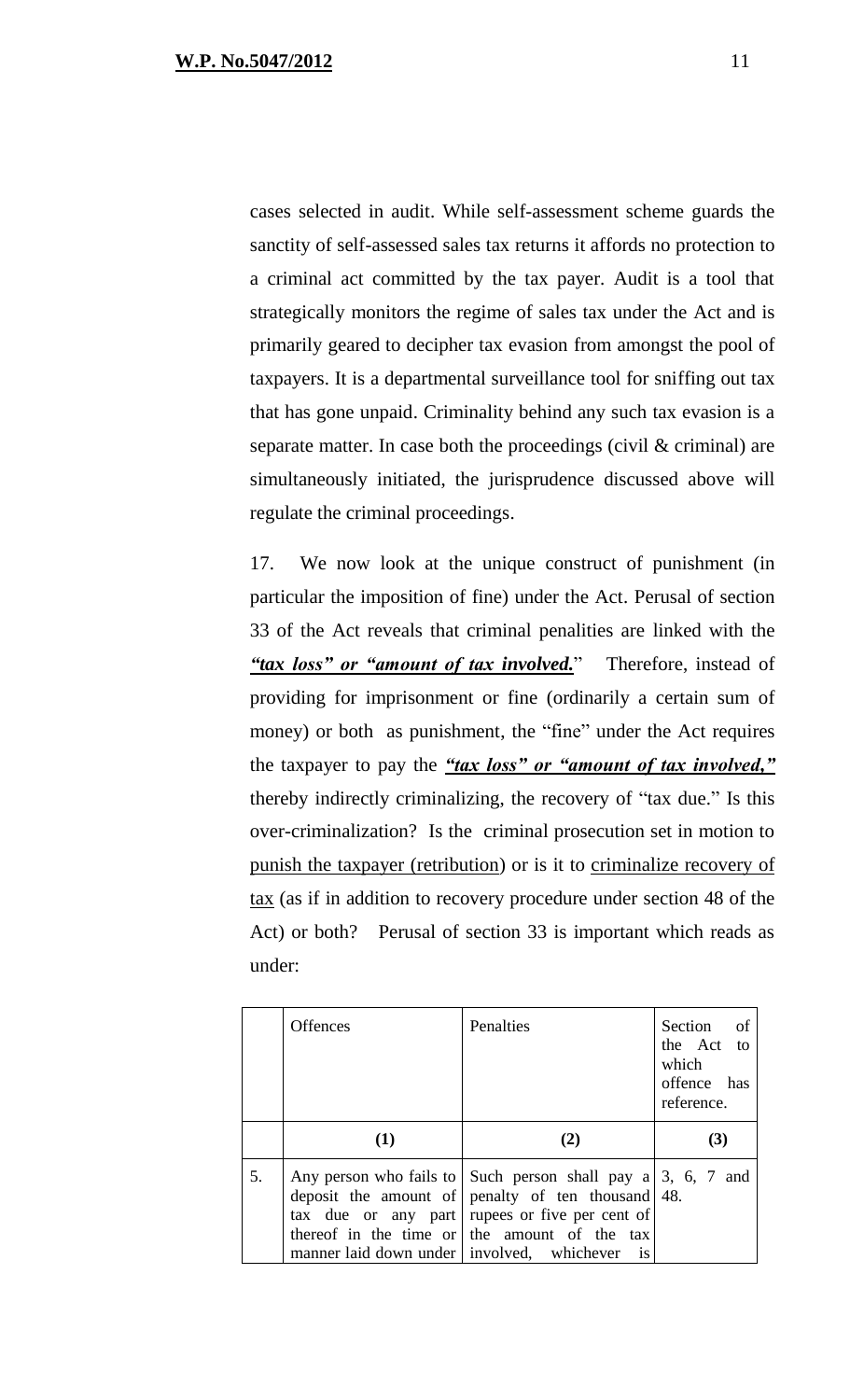|    | this Act or rules or<br>orders made thereunder.                                                                                                                              | higher:<br>Provided that, if<br>the amount of tax or any<br>part thereof is paid within<br>fifteen days from the due<br>date, the defaulter shall<br>pay a penalty of five<br>hundred rupees for each<br>day of default:<br>Provided<br>further<br>that no penalty shall be<br>imposed<br>when<br>any<br>miscalculation is made for<br>the first time during a<br>year:                                                                                                                                                                                                                         |  |
|----|------------------------------------------------------------------------------------------------------------------------------------------------------------------------------|-------------------------------------------------------------------------------------------------------------------------------------------------------------------------------------------------------------------------------------------------------------------------------------------------------------------------------------------------------------------------------------------------------------------------------------------------------------------------------------------------------------------------------------------------------------------------------------------------|--|
|    |                                                                                                                                                                              | Provided<br>further<br>that if the amount of tax<br>due is not paid even after<br>the expiry of a period of<br>sixty days of issuance of<br>the<br>notice for<br>such<br>payments by an officer of<br>Inland Revenue not below<br>the rank of Assistant<br>Commissioner<br>Inland<br>Revenue, the defaulter<br>shall, further be liable,<br>upon conviction<br>by<br><sub>a</sub><br>Special<br>Judge,<br>to<br>imprisonment for a term<br>which may extend to three<br>years, or with fine which<br>may extend to amount<br>equal to <b>the amount of</b><br>tax involved,<br>or with<br>both. |  |
| 7. | Any person who<br>is<br>required to apply for<br>registration under this<br>Act fails to make an<br>application<br>for<br>registration<br>before<br>making taxable supplies. | Such person shall pay a 14<br>penalty of ten thousand<br>rupees or five per cent of<br>the<br>amount of<br>tax<br>involved, whichever<br>is<br>higher:<br>Provided that such<br>person who is required to<br>get himself registered<br>under this Act, fails to get<br>registered within<br>sixty<br>days<br>of<br>the<br>commencement of tax-<br>able activity, he<br>shall,<br>further be liable,<br>upon<br>conviction by a Special<br>Judge, to imprisonment                                                                                                                                |  |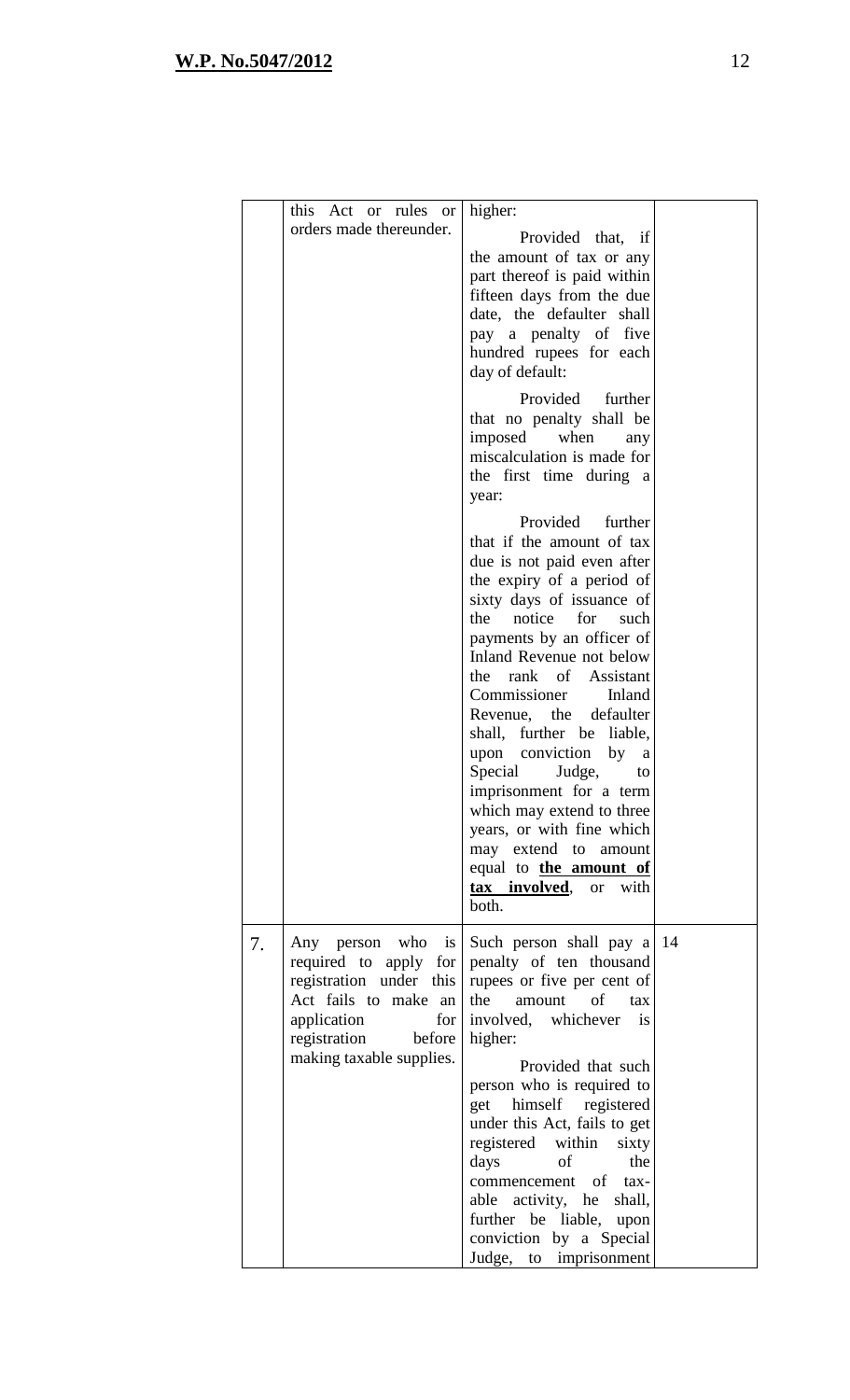|     |                                                                                                                                                                                                                                                                                                                                                                                                                                                                                                                        | for a term which may<br>extend to three years, or<br>with<br>fine<br>which<br>may<br>extend to an amount equal<br>to the amount of tax<br>involved, or with both.                                                                                                                                                                                                                                                                                                                          |     |
|-----|------------------------------------------------------------------------------------------------------------------------------------------------------------------------------------------------------------------------------------------------------------------------------------------------------------------------------------------------------------------------------------------------------------------------------------------------------------------------------------------------------------------------|--------------------------------------------------------------------------------------------------------------------------------------------------------------------------------------------------------------------------------------------------------------------------------------------------------------------------------------------------------------------------------------------------------------------------------------------------------------------------------------------|-----|
| 11. | Any person who,--<br>(a) Submits a false or<br>forged document to<br>any officer of Inland<br>Revenue; or<br>(b) Destroys,<br>alters,<br>mutilates or falsifies<br>the<br>records<br>including a sales tax<br>invoice; or<br>(c) Knowingly<br><b>or</b><br>fraudulently<br>makes<br>false statement, false<br>declaration,<br>false<br>representation, false<br>personification,<br>gives<br>any<br>false<br>information<br><sub>or</sub><br>issues<br><b>or</b><br>uses<br>a<br>document which is<br>forged or false. | Such person shall pay $a \mid 2 \quad (37)$<br>penalty of twenty five General.<br>thousand rupees or one<br>hundred per cent of the<br>amount of tax involved,<br>whichever is higher.<br>He<br>shall, further be liable,<br>upon conviction by<br><sub>a</sub><br>Special<br>Judge,<br>to<br>imprisonment for a term<br>which may extend to three<br>years, or with fine which<br>may extend to an amount<br>equal to the <b>amount</b> of<br>tax involved,<br>with<br><b>or</b><br>both. | and |
| 12  | Any person who denies<br>or obstructs the access<br>of an authorized officer<br>business<br>the<br>to<br>registered<br>premises,<br>office or to any other<br>place where records are<br>kept,<br>otherwise<br><b>or</b><br>refuses<br>access to the<br>stocks, accounts<br><b>or</b><br>fails<br>records<br><b>or</b><br>to<br>present the same when<br>required under sections<br>25, 38, 38A or 40B.                                                                                                                | Such person shall pay $a \mid 25,38$ ,<br>penalty of twenty five and 40B<br>thousand rupees or one<br>hundred per cent of the<br>amount of tax involved,<br>whichever is higher. He<br>shall, further be liable<br>upon conviction<br>by<br><sub>a</sub><br>Special<br>Judge,<br>to<br>imprisonment for a term<br>which may extend to five<br>years, or with fine which<br>may extend to an amount<br>equal to the loss of tax<br>involved, or with both.                                  | 38A |
| 13  | who<br>Any<br>person<br>commits,<br>causes<br>to<br>commit or attempts to<br>commit the tax fraud, or<br>abets or connives in<br>commissioning of tax<br>fraud.                                                                                                                                                                                                                                                                                                                                                        | Such person shall pay $a \mid 2 \cdot (37)$<br>penalty of twenty five<br>thousand rupees or one<br>hundred per cent of the<br>amount of tax involved,<br>whichever is higher.<br>He<br>shall, further be liable,<br>upon conviction<br>by a<br>Special<br>Judge,<br>to                                                                                                                                                                                                                     |     |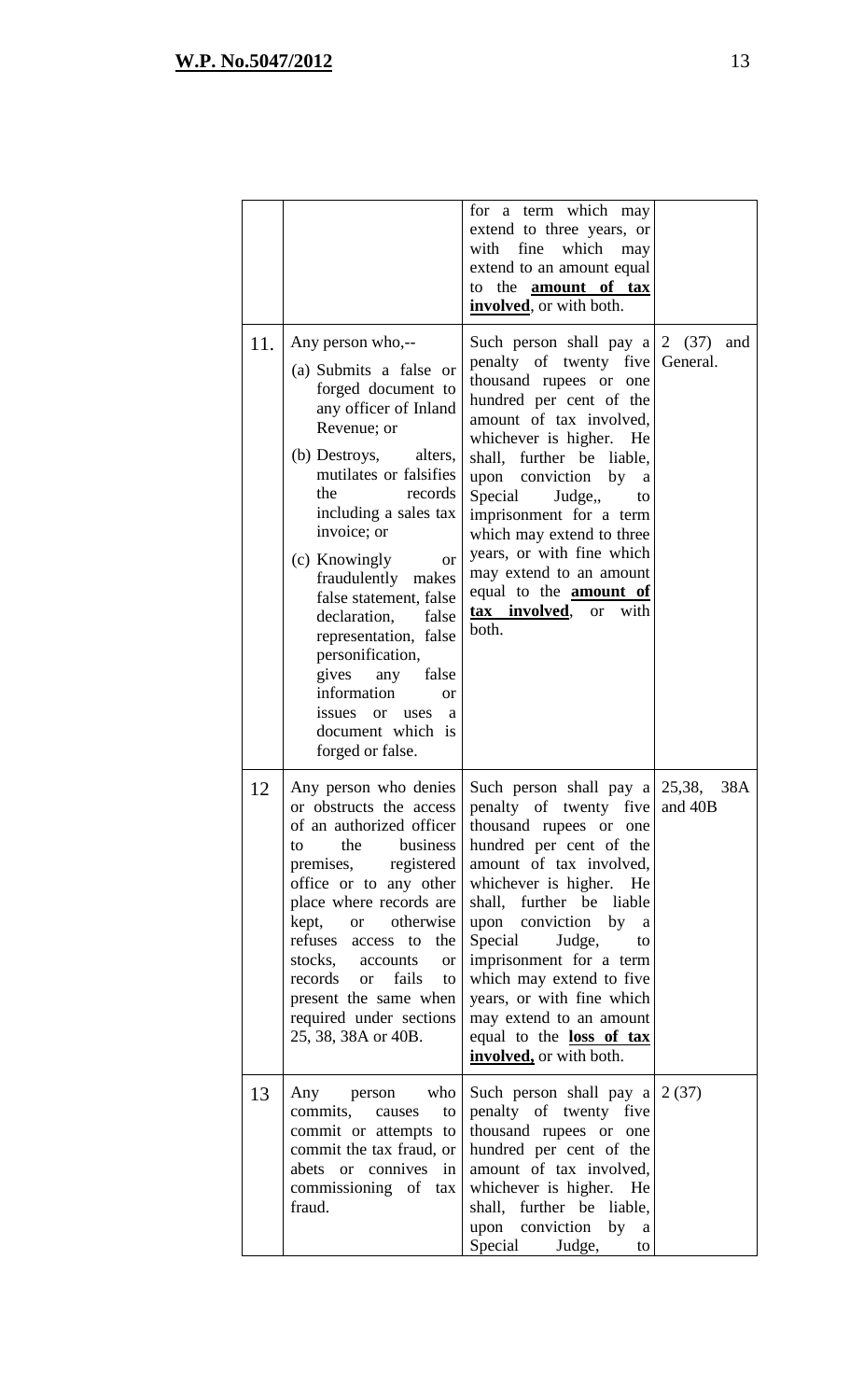|    |                                                                                                                                                                                                                                                                                                                                                                                                                      | imprisonment for a term<br>which may extend to five<br>years, or with fine which<br>may extend to an amount<br>equal to the <b>loss of tax</b><br>involved, or with both.                                                                                                                                                                                                                                                                           |          |
|----|----------------------------------------------------------------------------------------------------------------------------------------------------------------------------------------------------------------------------------------------------------------------------------------------------------------------------------------------------------------------------------------------------------------------|-----------------------------------------------------------------------------------------------------------------------------------------------------------------------------------------------------------------------------------------------------------------------------------------------------------------------------------------------------------------------------------------------------------------------------------------------------|----------|
| 14 | Where<br>any person<br>violates any embargo<br>placed on removal of<br>goods in connection<br>with recovery of tax.                                                                                                                                                                                                                                                                                                  | Such person shall pay a<br>penalty of twenty five<br>thousand rupees or ten per<br>cent of the amount of the<br>tax involved, whichever is<br>higher. He shall, further<br>be liable, upon conviction<br>by a Special Judge, to<br>imprisonment for a terms<br>which may extend to one<br>year, or with fine which<br>may extend to amount<br>equal to the <b>amount</b> of<br>tax_involved,<br>or with<br>both.                                    | 48       |
| 18 | Where any officer of<br>Inland<br>Revenue<br>authorized to act under<br>this Act, acts or omits or<br>attempts to act or omit<br>in a manner causing loss<br>to the sales tax revenue<br>or otherwise abets or<br>connives in any such<br>act.                                                                                                                                                                       | Such officer of Inland<br>Revenue shall be liable,<br>upon conviction by a<br>Special<br>Judge,<br>to<br>imprisonment for a term<br>which may extend to three<br>years, or with fine which<br>may extend to<br>amount<br>equal to the <b>amount</b> of<br>with<br>tax involved, or<br>both.                                                                                                                                                         | General. |
| 22 | Any person who, --<br>(a) Knowingly<br>and<br>without<br>lawful<br>authority<br>gains<br>access to or attempts<br>to gain access to the<br>computerized<br>system; or<br>(b) Unauthorizedly uses<br>discloses<br><b>or</b><br><b>or</b><br>publishes<br><b>or</b><br>otherwise<br>disseminates<br>information<br>obtained from<br>the<br>computerized<br>system; or<br>(c) Falsifies any record<br>information<br>or | Such person shall pay a 50A.<br>penalty<br>of twenty-five<br>thousand rupees or one<br>hundred per cent of the<br>amount of tax involved,<br>whichever is higher.<br>He<br>shall, further be liable,<br>upon conviction by the<br>Special<br>Judge,<br>to<br>imprisonment for a term<br>which may extended to<br>one year, or with fine<br>which may extend to an<br>amount equal to the loss of<br>tax involved,<br><sub>or</sub><br>with<br>both. |          |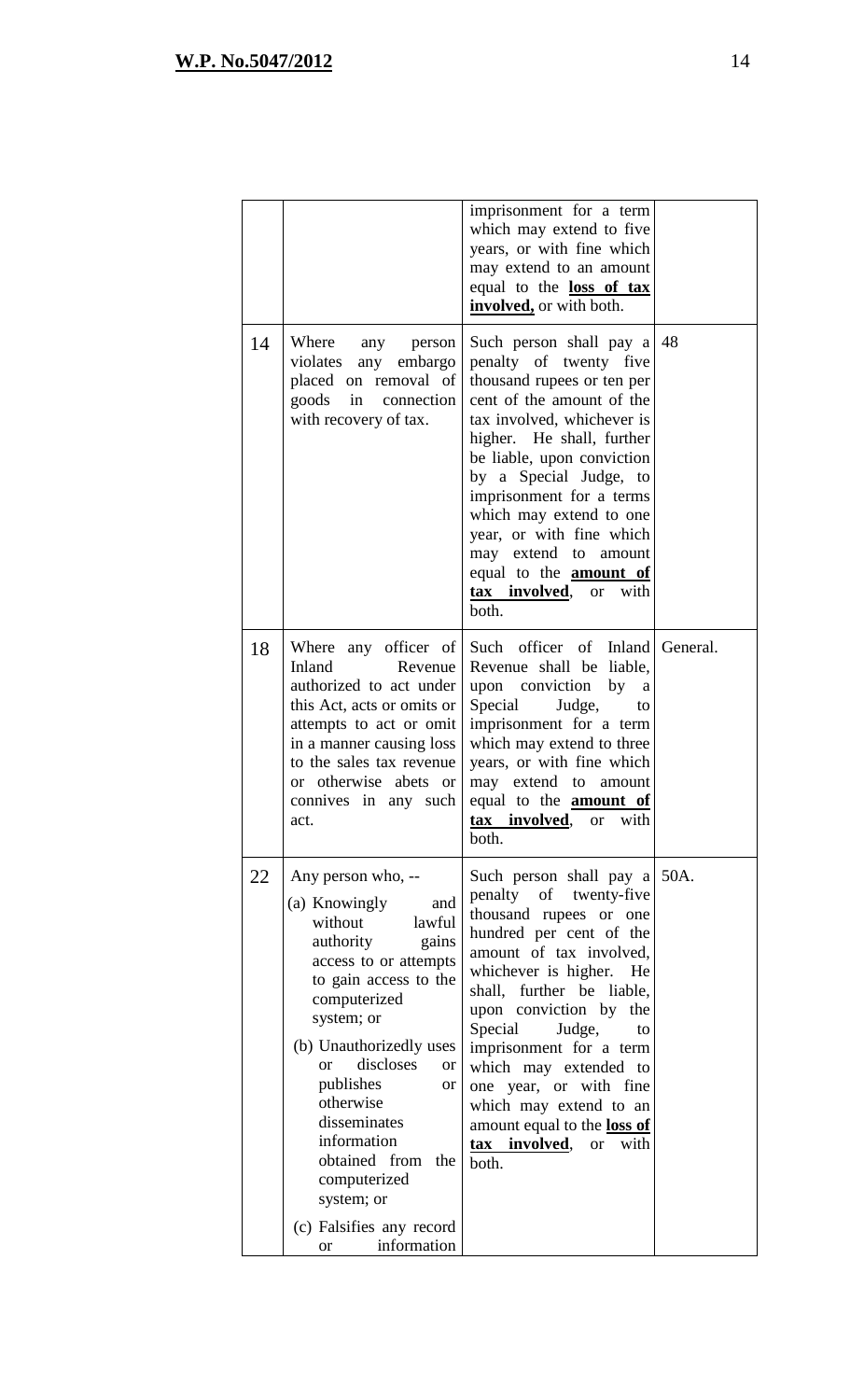| in<br>the<br>stored<br>computerized<br>system; or                                                                                                                                                                                               |  |
|-------------------------------------------------------------------------------------------------------------------------------------------------------------------------------------------------------------------------------------------------|--|
| (d) Knowingly<br><sub>or</sub><br>dishonestly<br>damages or impairs<br>the<br>computerized<br>system; or                                                                                                                                        |  |
| (e) Knowingly<br><sub>or</sub><br>dishonestly<br>damages or impairs<br>any duplicate tape<br>disc or<br>other<br><sub>or</sub><br>medium on which<br>information<br>any<br>obtained from the<br>computerized<br>system is kept or<br>stored; or |  |
| (f) Unauthorizedly uses<br>unique<br>user<br>identifier<br>of<br>any<br>other registered user<br>authenticate<br>to<br>a<br>of<br>transmission<br>information to<br>the<br>computerized<br>system; or                                           |  |
| $(g)$ Fails to<br>comply<br>with or contravenes<br>of<br>the<br>any<br>conditions<br>prescribed<br>for<br>security of unique<br>user identifier.                                                                                                |  |

18. Review of the penalties above, clearly shows that the measure of sentence is linked with the *"amount or loss of tax involved.*" Infact, the above linkage, uses the tool of penalty as a mode of recovery of tax. Hence, criminalization under the Act goes beyond the pale of retribution and deterrence and appears to be principally focused on recovery of tax. The said linkage between "fine" and the "amount of tax due" is missing, if we examine the criminal provisions under the Income Tax Ordinance, 2001. Part XI of Chapter X of the said Ordinance provides for criminal prosecution under Sections 191 to 200, which simply provide for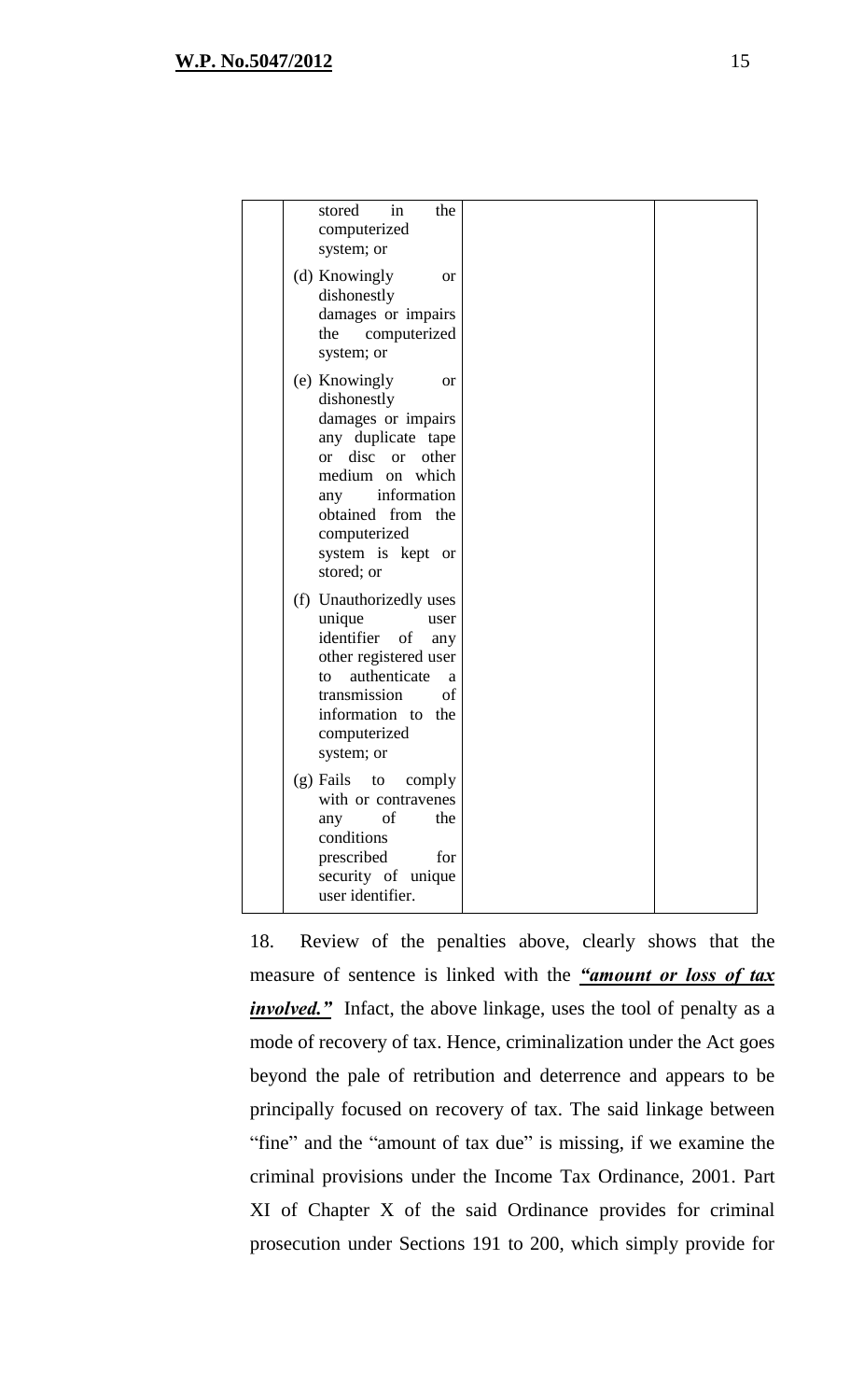imposition of "fine" but does not link it with the *"tax loss or amount of tax"* (except for compounding the offence under section 202). In the case of Federal Excise Act, 2005, such a linkage is visible, however, it has been pointed out that no criminal proceedings have been initiated under the said law without prior assessment of tax. It, therefore, appears that criminalization under the Act is being treated differently when compared with other tax laws.

19. The background and the departmental justification to this over-criminalization has been frankly pointed out by the learned counsel for the respondent department. He submitted that the civil proceedings leading to assessment of tax and penalties followed by the recovery procedure under section 48 has not proved successful over the years. Hence, to fast track recovery, it had to be criminalized. Without commenting on the legality of this overcriminalization, it is settled law that recovery of tax is possible only after the tax has been duly assessed and the amount of "tax due" determined under the Act. Recovery under civil law is initiated once tax has been assessed through the civil adjudicatory process provided under the Act. Tax assessment becomes doubly necessary, when recovery stands criminalized and entails criminal consequences. Other than the penalties hinged on *"amount or loss of tax involved,"* criminalization of recovery of tax is also evident from section 37A(4) of the Act. This provision permits compoundability of the offence if the amount of *tax due* and penalties as determined under the Act are paid at any stage of the criminal proceedings. Criminal mode of recovery, reinforces the requirement of prior assessement of tax liability under the Act.

20. Talking the offence of *tax fraud* under clause 13 of section 33 (above). Tax fraud has been defined in section 2(37) of the Act as: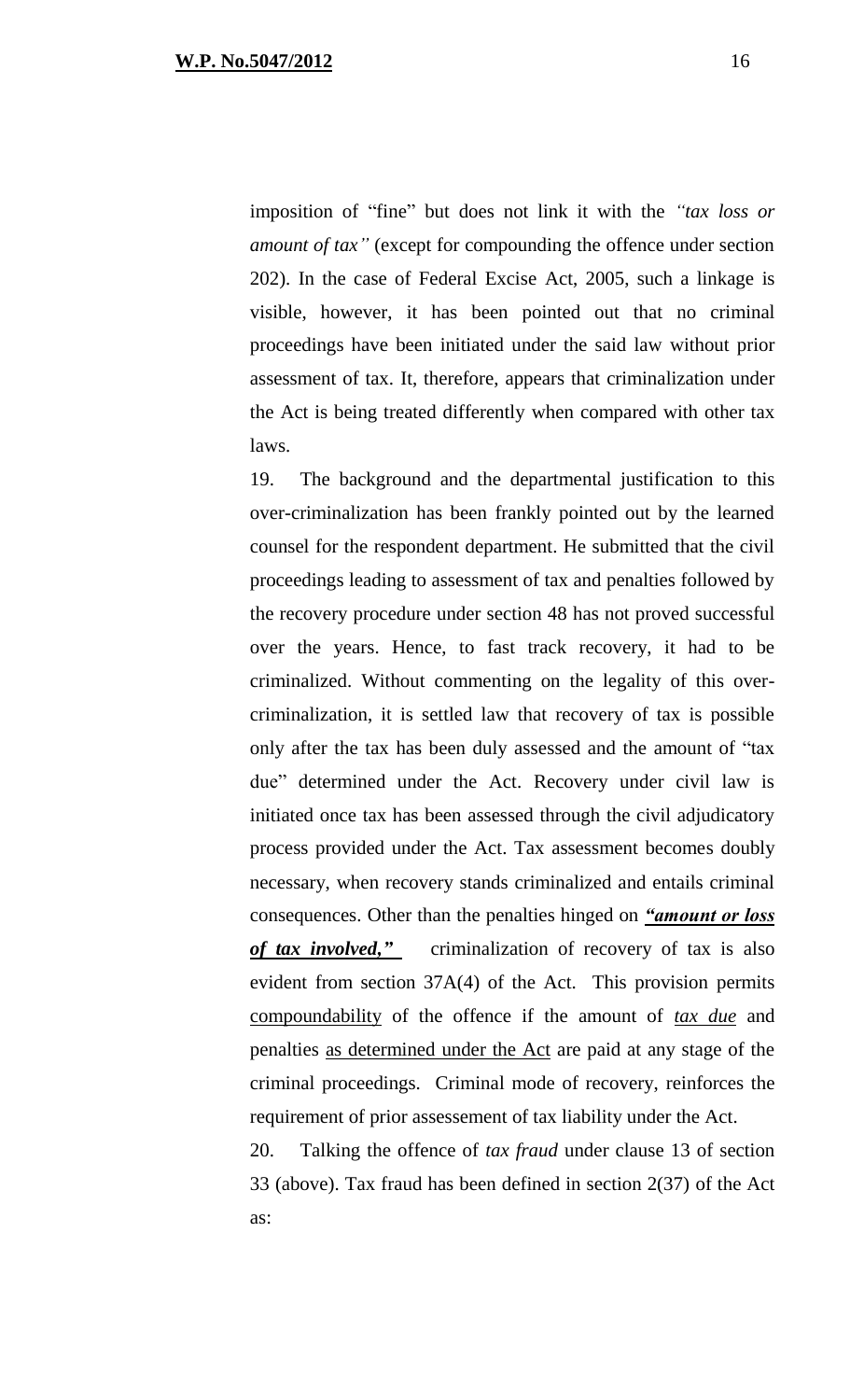""**tax fraud"** means knowingly, dishonestly or fraudulently and without any lawful excuse (burden of proof of which excuse shall be upon the accused)--

- (i) doing of any act or causing to do any act; or
- (ii) omitting to take any action or causing the omission to take any action, including the making of taxable supplies without getting registration under this Act; or
- (iii) falsifying or causing falsification the sales tax invoices in contravention of duties or obligations imposed under this Act or rules or instructions issued thereunder with the intention of understating the tax liability or underpaying the tax liability for two consecutive tax periods or overstating the entitlement to tax credit or tax refund to cause loss of tax."

In essence *tax fraud* is falsifying a tax invoice with the intention to understate the tax liability, or to underpay the tax liability or overstate the entitlement to tax credit or tax refund to cause loss of tax. Even if we assume that the Special Judge convicts the taxpayer, he cannot award the sentence, as "fine" is dependent on the *"amount or loss of tax involved"* and it is not within the competence or jurisdiction of the Special Judge to assess tax or determine the *"amount or loss of tax involved"* which is not part of the offence but of the sentence. Further, the facility of compoundability under section  $37(A)(4)$  is not available to the taxpayer, unless the amount of *tax due* and *penalties* as determined under the Act.

21. Learned counsel for the department took pains to argue that the amount determined under section 37A (4) of the Act is the amount calculated by the department and is not the tax assessed under section 11 post adjudication. This argument is seriously misconcieved. It is settled proposition of law that "*tax due"* means amount duly determined under the law through an independent process of adjudication. Further, language of section 37A (4) is unambiguous and is directly supportive in this regard. Reliance is placed on *Agricultural Development Bank of Pakistan*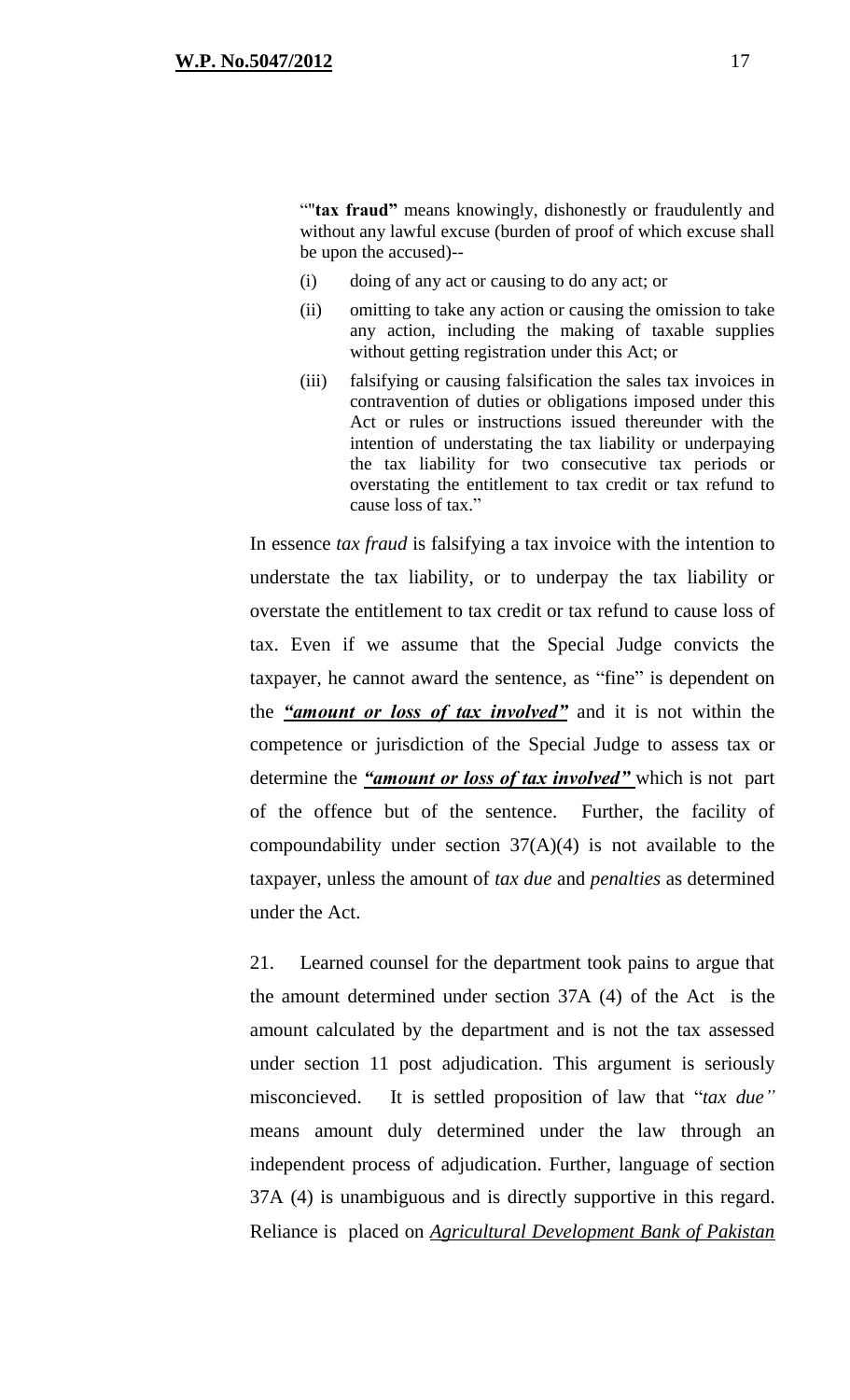*v. Sanaullah Khan and others* **(PLD 1988 SC 67)** and *Abdul Latif v. The Government of West Pakistan and others* **(PLD 1962 SC 384)** and *Agricultural Development Bank of Pakistan and another v. Abid Akhtar and others* **(2003 CLD 1620)**.

22. Collective reading of sections 11, 25(5), 33, 37A and 72B of the Act indicates that the criminalization under the Act is principally to effectuate recovery or is being largely used to effectuate recovery. Two clear pointers are: dependence of fine on the *"amount or loss of tax involved."* and the window of compoundability available to the taxpayer who can pay the *"amount of tax due alongwith such default surcharge and penalty as determined under the provisions of this Act."* If the purpose was simple retribution and deterrence, there was no need to load the fine with the *amount or loss of tax involved*. However, if the fine under criminal prosecution is to be loaded with the amount or loss of tax, such a criminal construct must be prefaced with the mandatory requirement of assessment of tax through civil adjudication provided under section 11 of the Act. This precondition is the minimum constitutional requirement to ensure fair trial and due process under Articles 4 and 10-A of the Constitution.

23. It has been vehemently stated at the bar, by almost all the petitioners, that the department forcibly hauls up taxpayers under the threat of arrest and criminal prosecution and releases them after extraction of money (shown as the amount of tax due under section 37A). In the absence of tax assessment under section 11 of the Act and without knowing the "amount or loss of tax involved," neither compoundability is possible nor the award of sentence against the tax payer. Hence the process of hauling up taxpayers and effecting recovery of self-determined amount of sales tax by the officer of the Inland Revenue is brutally unconstitutional.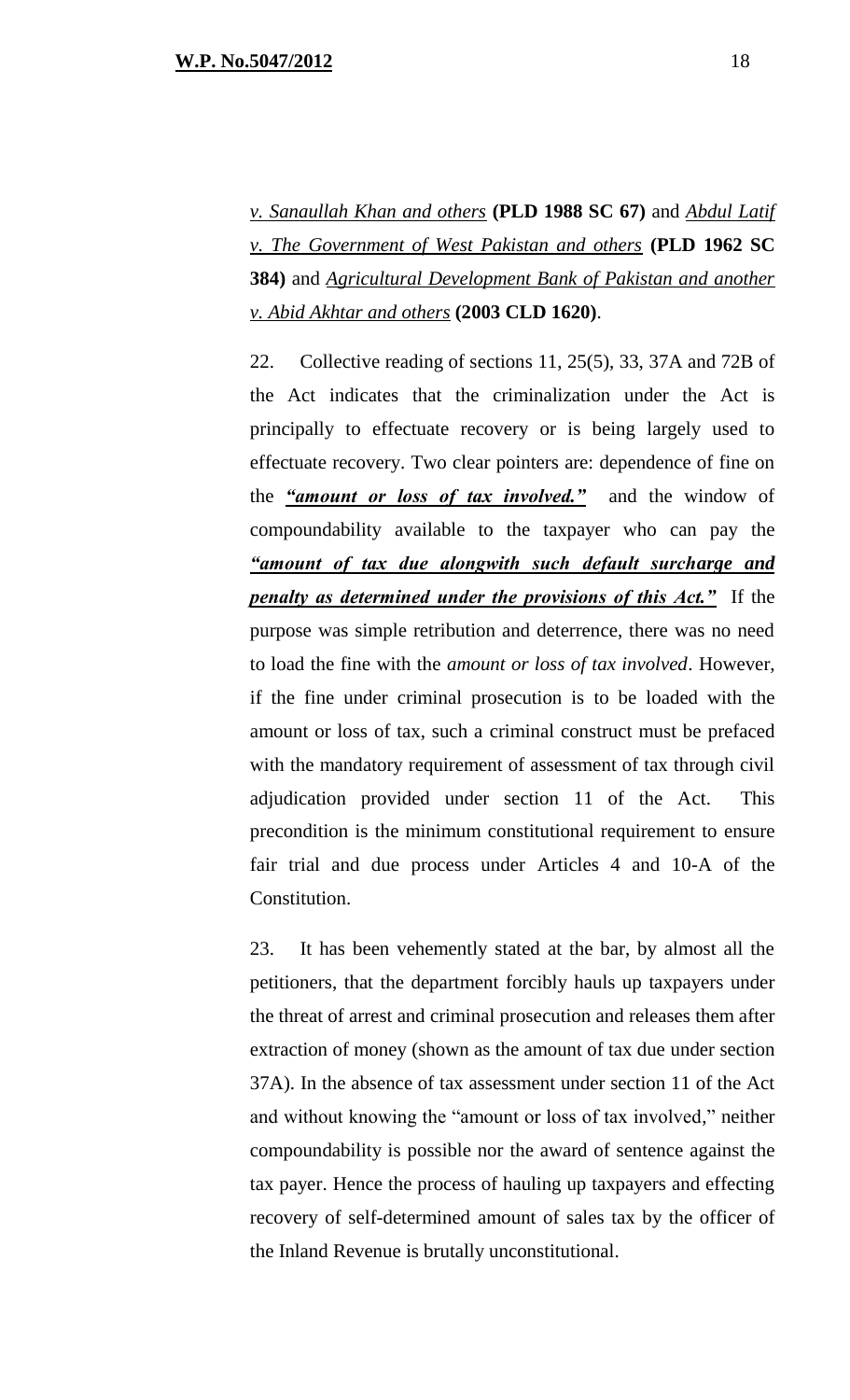24. Inability of the Special Judge to compound or award a sentence including a fine unless the *loss of tax or amount of tax* is first assessed, freezes the initiation of criminal proceedings till such time that the tax is duly assessed under the Act. Fair Trial under Article 10A of the constitution encompasses the whole trial including all the pre-trial steps like arrest, compoundability, etc. If at any stage of the trial, the taxpayer is deprived of the facility of settlement (compoundability) or there is a clog on the powers of the Special Judge in the matter of sentencing (choice of punishing with fine only) continuance of any such trial will offend article 10A of the Constitution. Where the civil adjudication system under the Act declares that there is no loss of tax caused by the taxpayer or no amount of tax is due from the taxpayers, initiation of criminal prosecution in such a case may offend Article 10A of the Constitution.

25. As a conclusion, we once again reiterate that *civil* and *criminal* proceedings can run independently and simultaneously or otherwise. The purpose and objective of criminalizing tax fraud and tax evasion is retribution and deterrence which is achieved through punishment or fine or both. If the law, however, goes further and criminalises recovery of tax in addition to retribution and deterence, then tax assessment has to take place first under the provisions of the Act. In this background the term "shall be further liable" re-appearing several times in section 33 of the Act holds a chronological significance i.e., that criminal prosecution follows adjudication and assessment of tax under section 11 of the Act.

26. Even if the criminal prosecution under the present scheme of the Act is initiated after assessment of tax under section 11 as discussed above, the constitutionality of hurriedly invoking section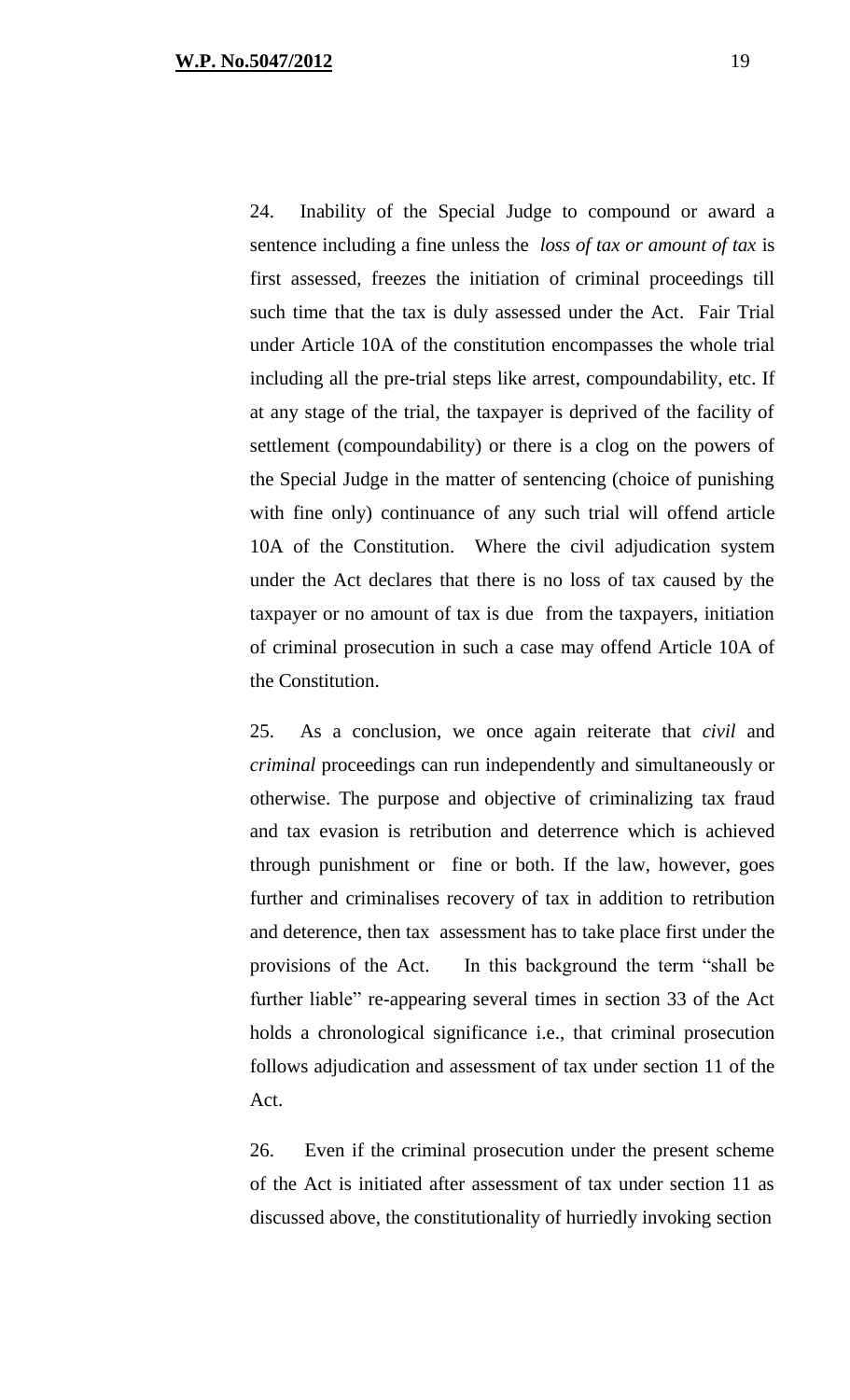37A on the basis of *material evidence* requires consideration. *Material evidence* must be credible and definite if it is to deprive a citizen of his constitutional protection and safeguards under Articles 4 (due process), 9 (human liberty), 10A (fair trial) and 14 (human dignity). Setting in motion of the criminal prosecution cannot be left in the hands of any officer of the Inland Revenue, especially when the said Officers are under an obligation to recover the tax and meet tax targets before the close of the financial year set by the FBR. The process of initiation of criminal prosecution must comply with the requirement of due process and fair trial. The material evidence collected under section 37A needs to be credible and can best pass the test of fair trial and due process if it is an outcome of an *inquiry or investigation* envisaged under the proviso to section  $25(2)$  of the Act. The outcome of any such inquiry and investigation must be placed before an independent forum like the Directorate General (Intelligence and Investigation), Inland Revenue established under section 30A of the Act to first review the *inquiry and investigation* and the *material evidence* and then proceed under the law. Anything short of this process will not only lead to persecution of the tax payers, it will also make a mockery of the fundamental right of fair trial.

27. The other issue is the choice of opting for criminal proceedings against a particular taxpayer and letting go of the other. This poses a problem and amounts to vesting unstructured and unregulated power in the hands of the department, once again threatening the sanctity of fair trial. Any such unguided and uncontrolled exercise of power will not withstand the constitutional test of fairness and equality under Article 25 of the Constitution. A more wholesome, transparent and standardized system needs to be evolved by the FBR to avoid this unconstitutionality.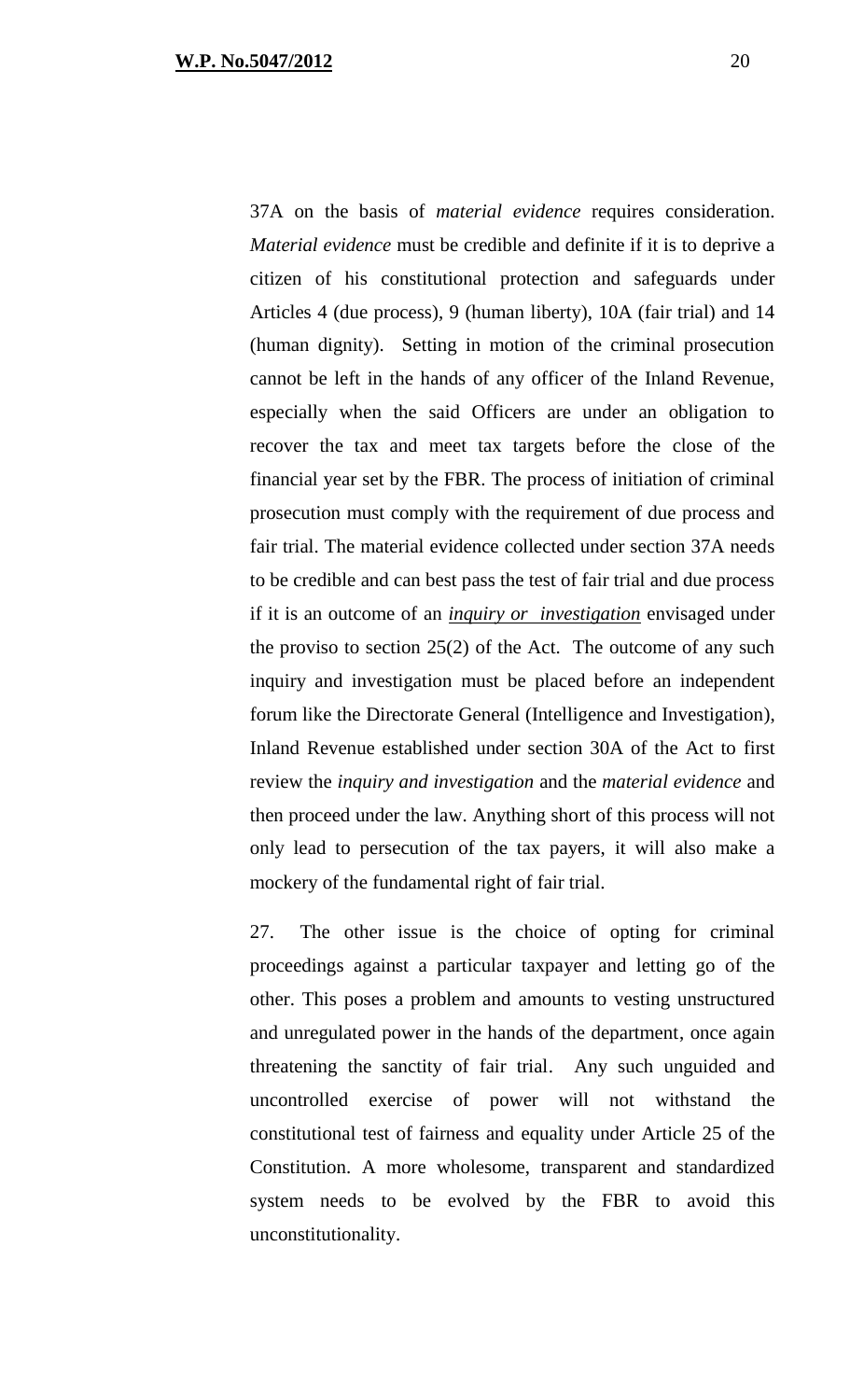28. In view of the above, we hold that the pre-trial steps including arrest and detention cannot be given effect to unless the tax liability of the taxpayer is determined in accordance with section 11 of the Act. In this background, criminal proceeding initiated against the petitioners, and documented as the First Information Report in this case and cases mentioned in Schedule-A is quashed as being unconstitutional, violative of fundamental rights, *ultra vires* the Act and hence illegal and without lawful authority. For the above reasons all these peitions are **allowed**. In the light of the above discussion, we see no need to answer the question regarding the jurisdiction or competence of the officer who initiated the criminal proceedings in these cases.

29. This judgment will decide the instant petition, as well as, connected writ petitions mentioned in **Schedule "A"** as all these cases raise common questions of law and facts.

**(Mamoon Rashid Sheikh) (Syed Mansoor Ali Shah)** Judge Judge

*M. Tahir/Iqbal\** 

#### **APPROVED FOR REPORTTING.**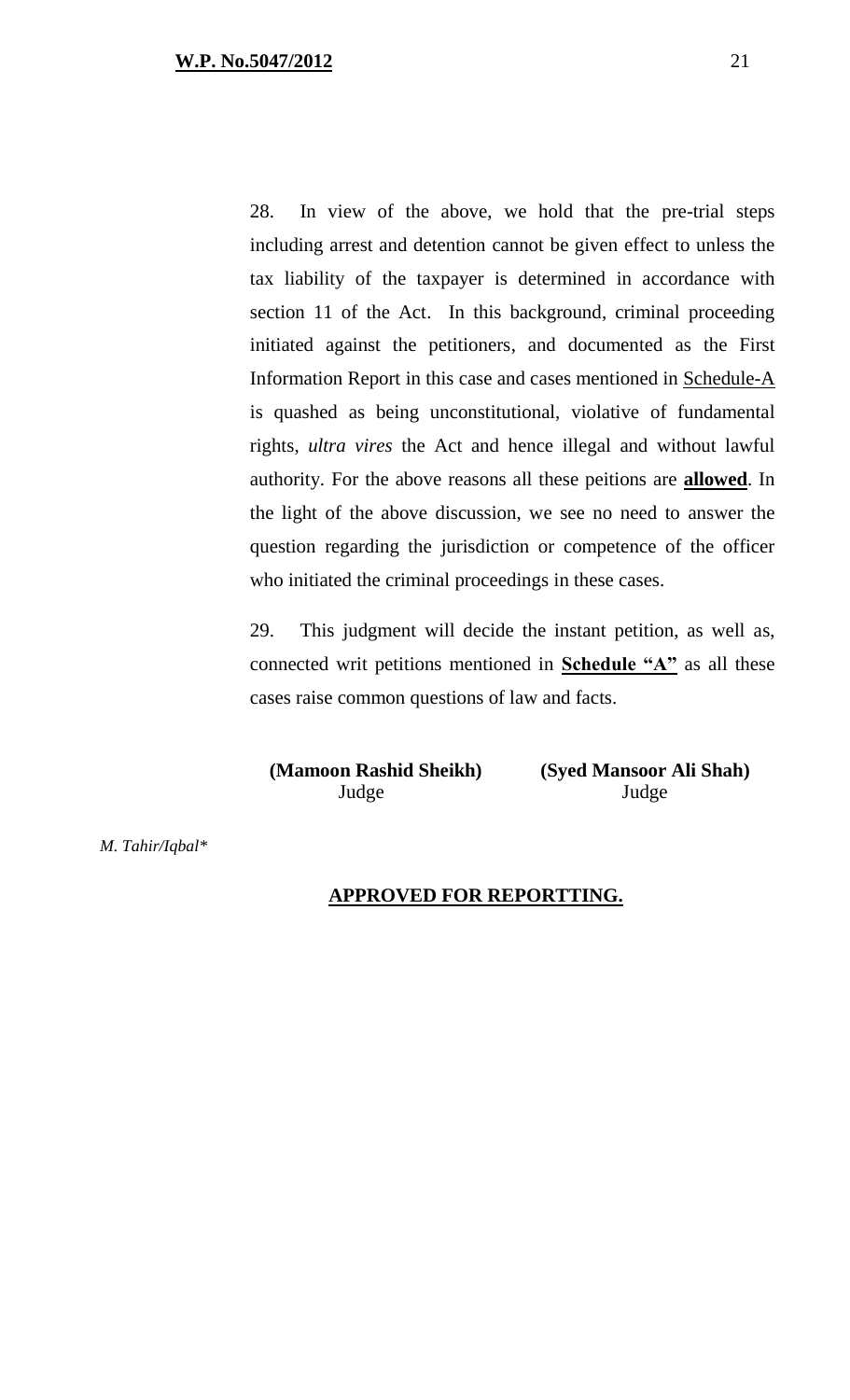## **SCHEDULE-A**

| Sr. No. | <b>Case Number</b> |
|---------|--------------------|
| 1.      | W.P. No.9512/2012  |
| 2.      | W.P. No.28231/2012 |
| 3.      | W.P. No.7514/2012  |
| 4.      | W.P. No.7648/2012  |
| 5.      | W.P. No.7657/2012  |
| 6.      | W.P. No.7658/2012  |
| 7.      | W.P. No.8191/2012  |
| 8.      | W.P. No.8226/2012  |
| 9.      | W.P. No.8270/2012  |
| 10.     | W.P. No.8271/2012  |
| 11.     | W.P. No.8492/2012  |
| 12.     | W.P. No.8493/2012  |
| 13.     | W.P. No.8494/2012  |
| 14.     | W.P. No.8786/2012  |
| 15.     | W.P. No.8848/2012  |
| 16.     | W.P. No.8994/2012  |
| 17.     | W.P. No.9047/2012  |
| 18.     | W.P. No.9049/2012  |
| 19.     | W.P. No.9113/2012  |
| 20.     | W.P. No.9157/2012  |
| 21.     | W.P. No.9500/2012  |
| 22.     | W.P. No.9503/2012  |
| 23.     | W.P. No.9504/2012  |
| 24.     | W.P. No.9505/2012  |
| 25.     | W.P. No.9506/2012  |
| 26.     | W.P. No.9614/2012  |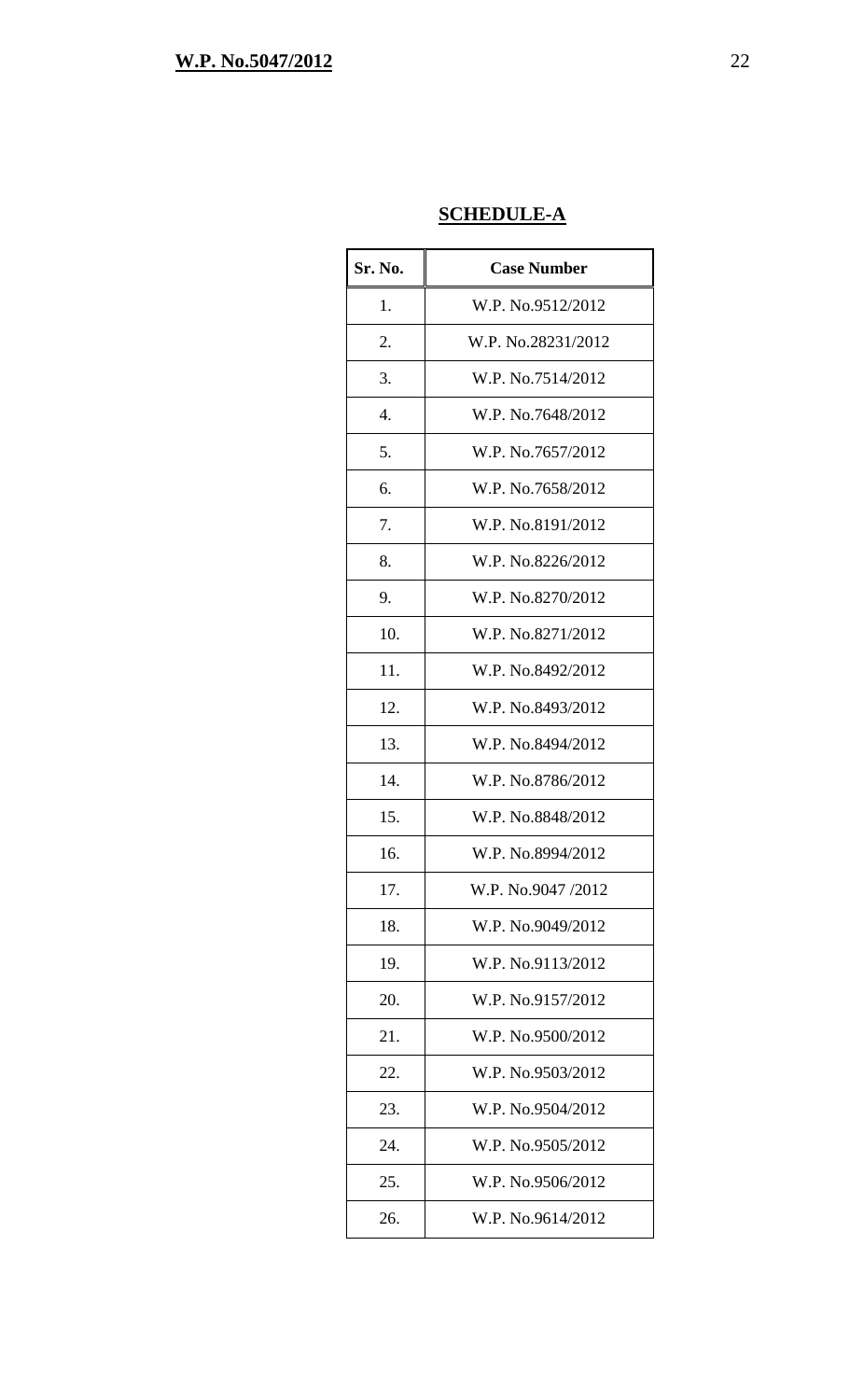| Sr. No. | <b>Case Number</b> |
|---------|--------------------|
| 27.     | W.P. No.9615/2012  |
| 28.     | W.P. No.9616/2012  |
| 29.     | W.P. No.9872/2012  |
| 30.     | W.P. No.9876/2012  |
| 31.     | W.P. No.9920/2012  |
| 32.     | W.P. No.10246/2012 |
| 33.     | W.P. No.10926/2012 |
| 34.     | W.P. No.11027/2012 |
| 35.     | W.P. No.11268/2012 |
| 36.     | W.P. No.11300/2012 |
| 37.     | W.P. No.11455/2012 |
| 38.     | W.P. No.11744/2012 |
| 39.     | W.P. No.12461/2012 |
| 40.     | W.P. No.12631/2012 |
| 41.     | W.P. No.29471/2012 |
| 42.     | W.P. No.29563/2012 |
| 43.     | W.P. No.29603/2012 |
| 44.     | W.P. No.29411/2012 |
| 45.     | W.P. No.11020/2012 |
| 46.     | W.P. No.13426/2012 |
| 47.     | W.P. No.13577/2012 |
| 48.     | W.P. No.13838/2012 |
| 49.     | W.P. No.13991/2012 |
| 50.     | W.P. No.14205/2012 |
| 51.     | W.P. No.14538/2012 |
| 52.     | W.P. No.14784/2012 |
| 53.     | W.P. No.14874/2012 |
| 54.     | W.P. No.15470/2012 |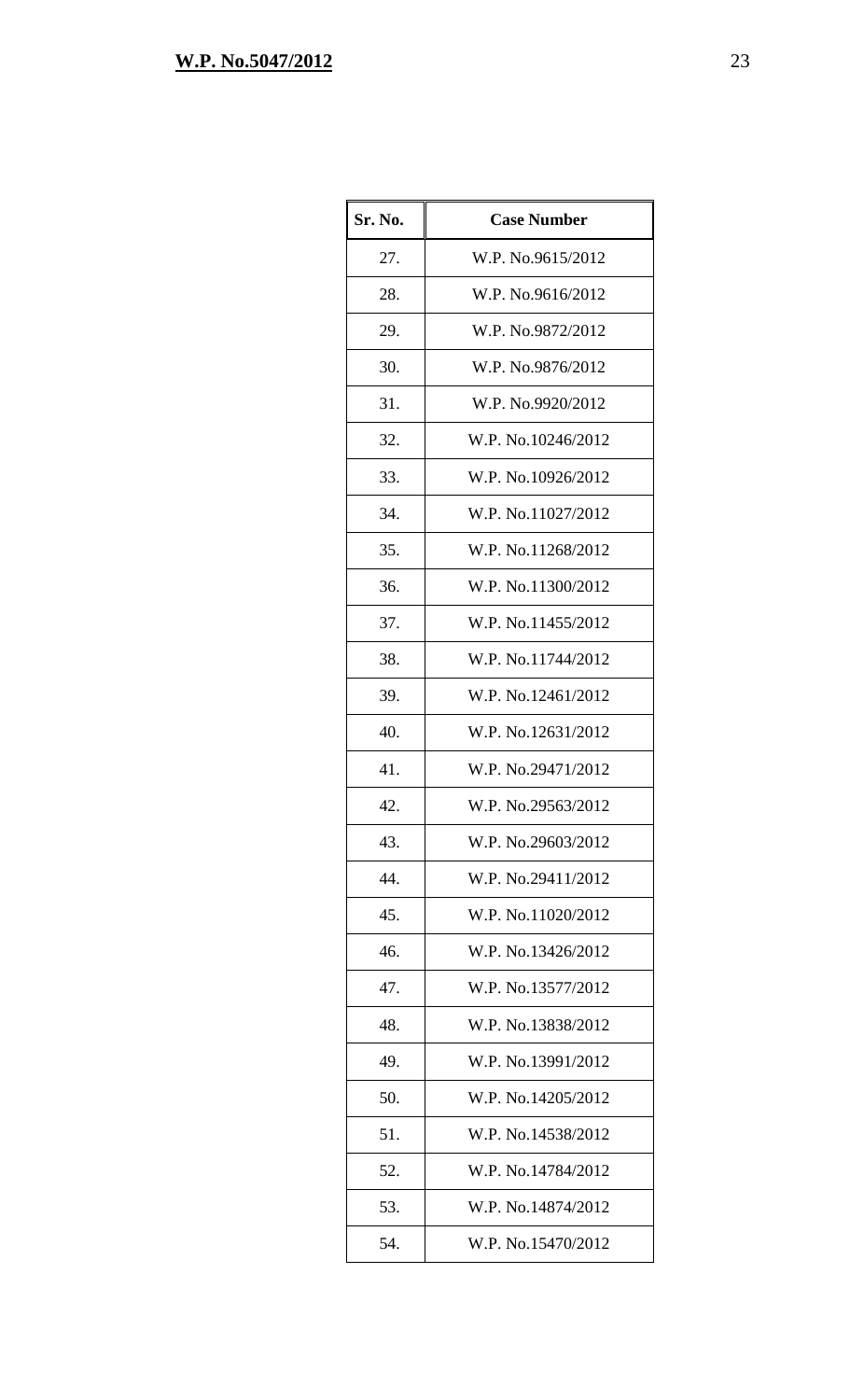| Sr. No. | <b>Case Number</b> |
|---------|--------------------|
| 55.     | W.P. No.15471/2012 |
| 56.     | W.P. No.15800/2012 |
| 57.     | W.P. No.16328/2012 |
| 58.     | W.P. No.16329/2012 |
| 59.     | W.P. No.17447/2012 |
| 60.     | W.P. No.17589/2012 |
| 61.     | W.P. No.17815/2012 |
| 62.     | W.P. No.17918/2012 |
| 63.     | W.P. No.18758/2012 |
| 64.     | W.P. No.22231/2013 |
| 65.     | W.P. No.19673/2012 |
| 66.     | W.P. No.19674/2012 |
| 67.     | W.P. No.20004/2012 |
| 68.     | W.P. No.20092/2012 |
| 69.     | W.P. No.20657/2012 |
| 70.     | W.P. No.20658/2012 |
| 71.     | W.P. No.20674/2012 |
| 72.     | W.P. No.20922/2012 |
| 73.     | W.P. No.21062/2012 |
| 74.     | W.P. No.21897/2012 |
| 75.     | W.P. No.22571/2012 |
| 76.     | W.P. No.22572/2012 |
| 77.     | W.P. No.24736/2012 |
| 78.     | W.P. No.1686/2012  |
| 79.     | W.P. No.417/2012   |
| 80.     | W.P. No.418/2012   |
| 81.     | W.P. No.1043/2012  |
| 82.     | W.P. No.1082/2012  |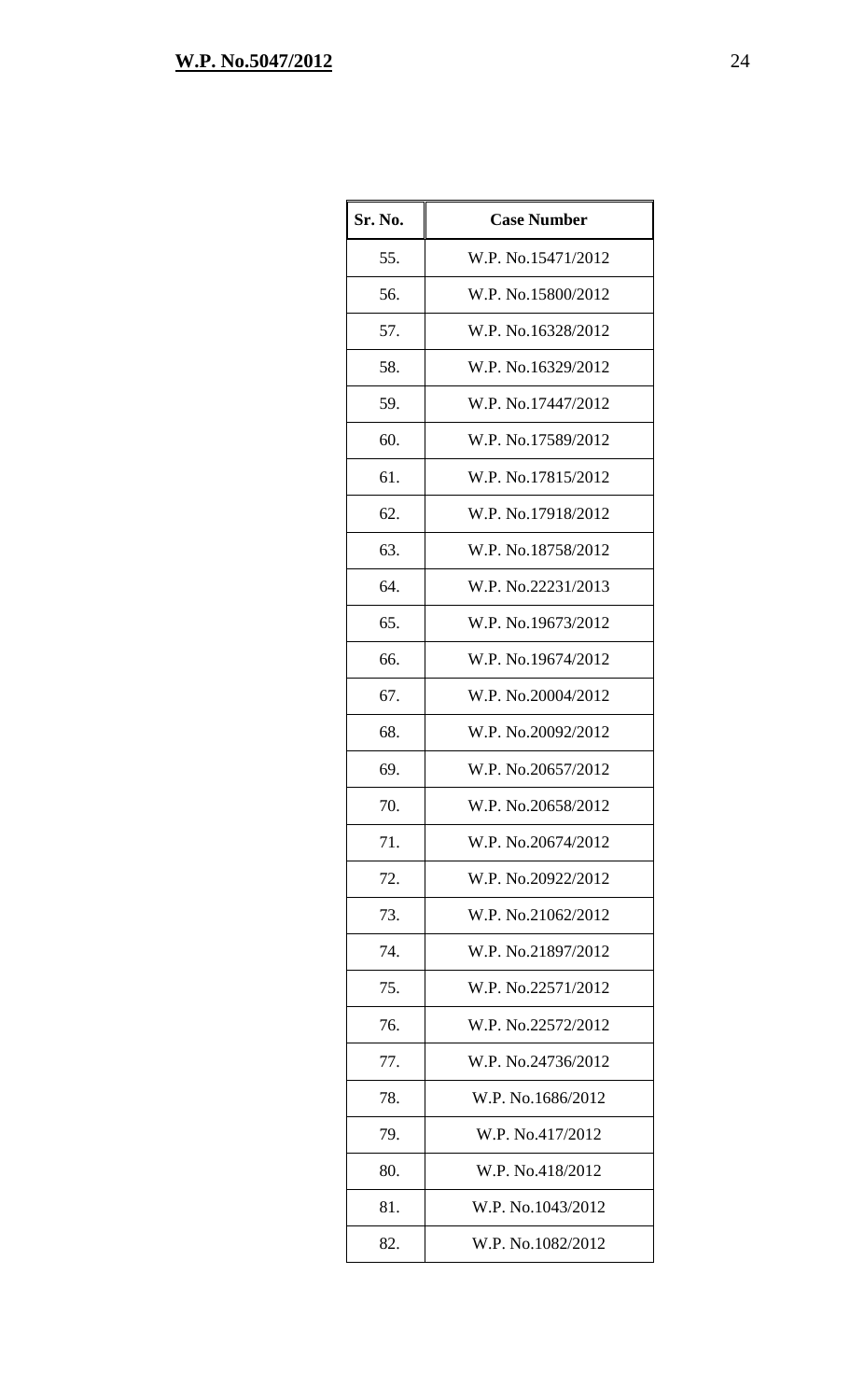| Sr. No. | <b>Case Number</b> |
|---------|--------------------|
| 83.     | W.P. No.5048/2012  |
| 84.     | W.P. No.5049/2012  |
| 85.     | W.P. No.5300/2012  |
| 86.     | W.P. No.5333/2012  |
| 87.     | W.P. No.5334/2012  |
| 88.     | W.P. No.5381/2012  |
| 89.     | W.P. No.5634/2012  |
| 90.     | W.P. No.5885/2012  |
| 91.     | W.P. No.6001/2012  |
| 92.     | W.P. No.6391/2012  |
| 93.     | W.P. No.6743/2012  |
| 94.     | W.P. No.6794/2012  |
| 95.     | W.P. No.6795/2012  |
| 96.     | W.P. No.6878/2012  |
| 97.     | W.P. No.7188/2012  |
| 98.     | W.P. No.7670/2012  |
| 99.     | W.P. No.7695/2012  |
| 100.    | W.P. No.7877/2012  |
| 101.    | W.P. No.7917/2012  |
| 102.    | W.P. No.7918/2012  |
| 103.    | W.P. No.27578/2012 |
| 104.    | W.P. No.27803/2012 |
| 105.    | W.P. No.11021/2012 |
| 106.    | W.P. No.11030/2012 |
| 107.    | W.P. No.11137/2012 |
| 108.    | W.P. No.11138/2012 |
| 109.    | W.P. No.11294/2012 |
| 110.    | W.P. No.11296/2012 |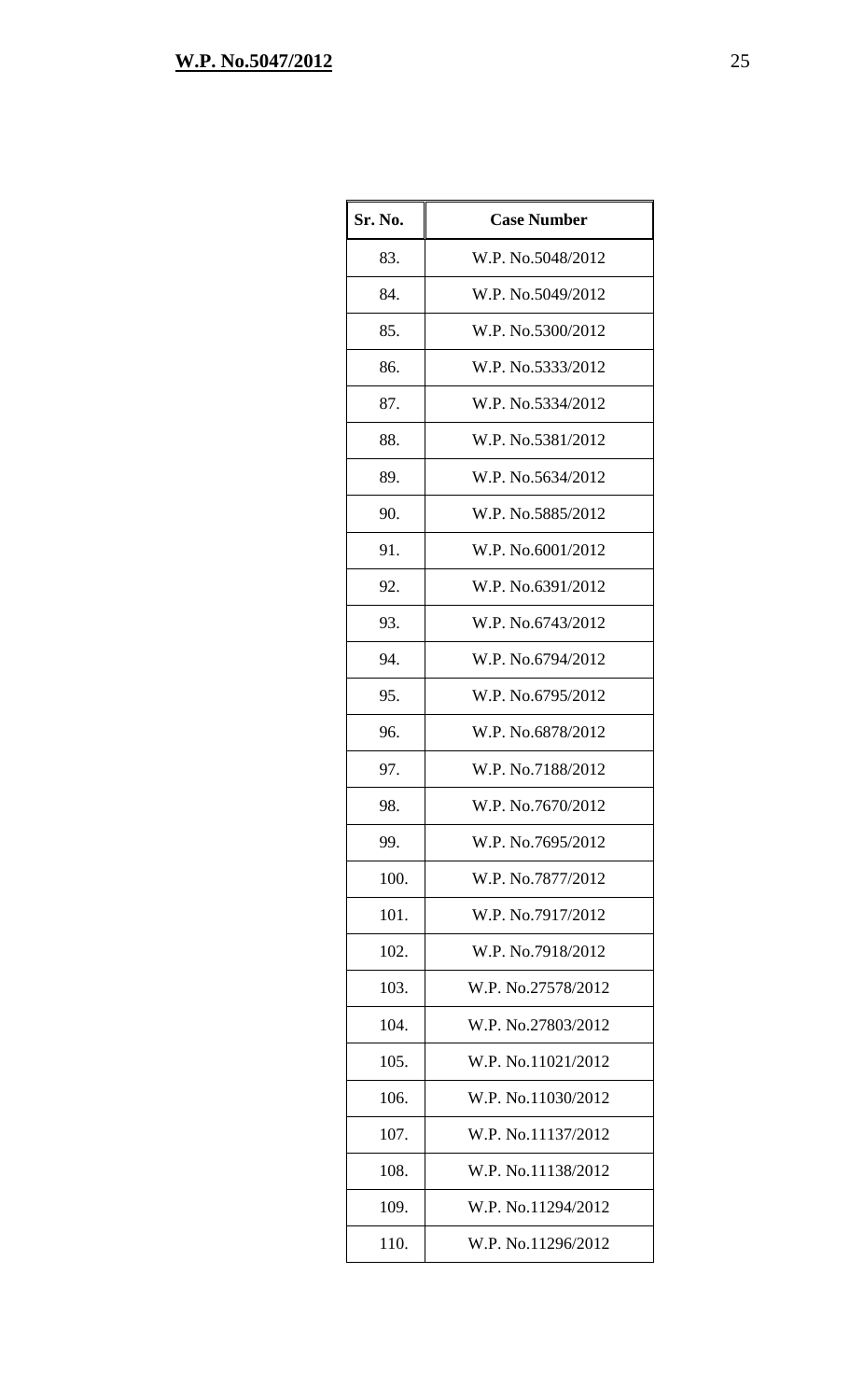| Sr. No. | <b>Case Number</b> |
|---------|--------------------|
| 111.    | W.P. No.11297/2012 |
| 112.    | W.P. No.11298/2012 |
| 113.    | W.P. No.11519/2012 |
| 114.    | W.P. No.11544/2012 |
| 115.    | W.P. No.11555/2012 |
| 116.    | W.P. No.11561/2012 |
| 117.    | W.P. No.11745/2012 |
| 118.    | W.P. No.11746/2012 |
| 119.    | W.P. No.11921/2012 |
| 120.    | W.P. No.11922/2012 |
| 121.    | W.P. No.11923/2012 |
| 122.    | W.P. No.11972/2012 |
| 123.    | W.P. No.12104/2012 |
| 124.    | W.P. No.12248/2012 |
| 125.    | W.P. No.12384/2012 |
| 126.    | W.P. No.12472/2012 |
| 127.    | W.P. No.12493/2012 |
| 128.    | W.P. No.12670/2012 |
| 129.    | W.P. No.12997/2012 |
| 130.    | W.P. No.13031/2012 |
| 131.    | W.P. No.13805/2012 |
| 132.    | W.P. No.13969/2012 |
| 133.    | W.P. No.14136/2012 |
| 134.    | W.P. No.15179/2012 |
| 135.    | W.P. No.15281/2012 |
| 136.    | W.P. No.8015/2012  |
| 137.    | W.P. No.8190/2012  |
| 138.    | W.P. No.8402/2012  |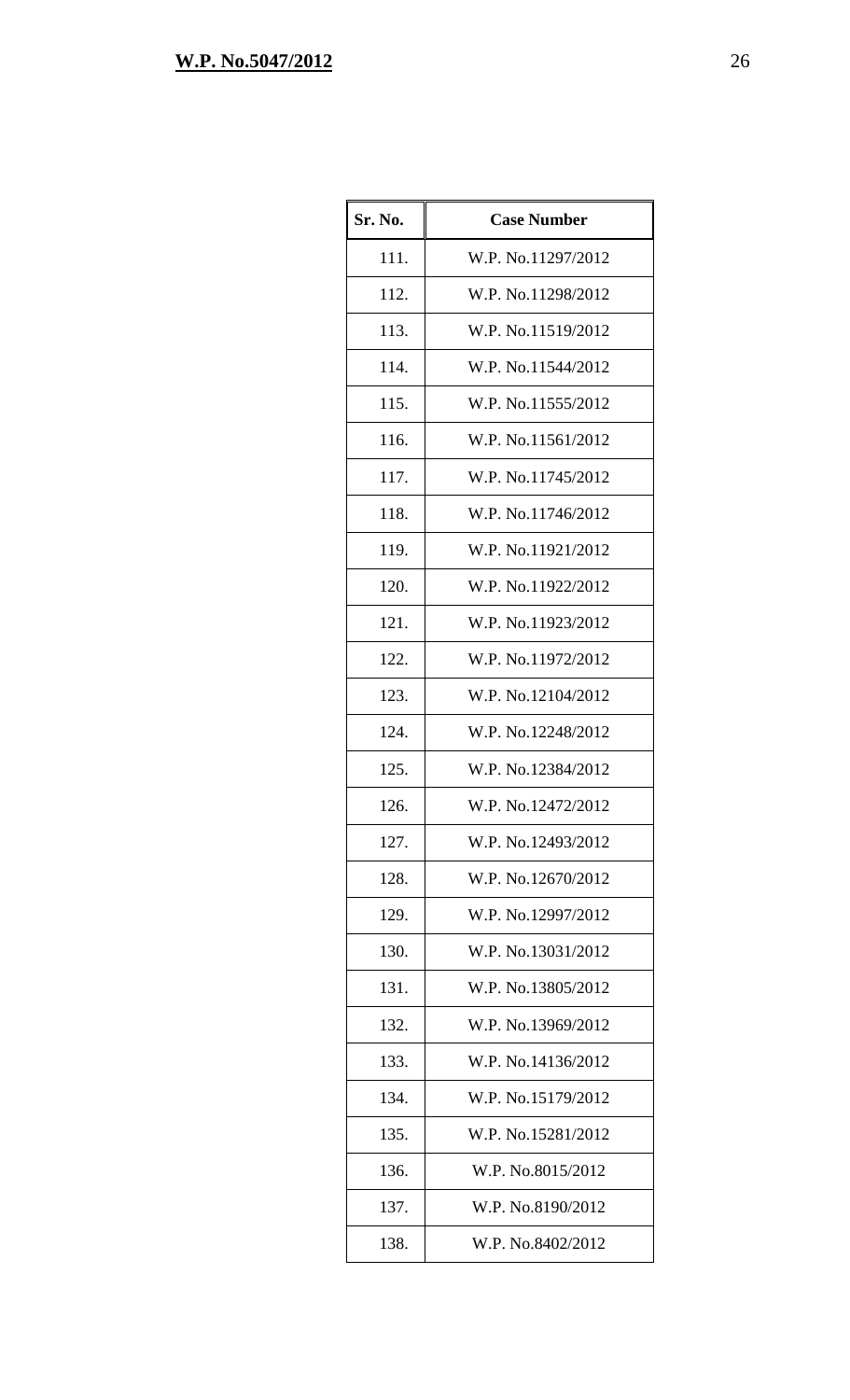| Sr. No. | <b>Case Number</b> |
|---------|--------------------|
| 139.    | W.P. No.8568/2012  |
| 140.    | W.P. No.8740/2012  |
| 141.    | W.P. No.9045/2012  |
| 142.    | W.P. No.9048/2012  |
| 143.    | W.P. No.9086/2012  |
| 144.    | W.P. No.9087/2012  |
| 145.    | W.P. No.9104/2012  |
| 146.    | W.P. No.9107/2012  |
| 147.    | W.P. No.9158/2012  |
| 148.    | W.P. No.9166/2012  |
| 149.    | W.P. No.9653/2012  |
| 150.    | W.P. No.9654/2012  |
| 151.    | W.P. No.9736/2012  |
| 152.    | W.P. No.9255/2012  |
| 153.    | W.P. No.9324/2012  |
| 154.    | W.P. No.9364/2012  |
| 155.    | W.P. No.9423/2012  |
| 156.    | W.P. No.9486/2012  |
| 157.    | W.P. No.9570/2012  |
| 158.    | W.P. No.9651/2012  |
| 159.    | W.P. No.9652/2012  |
| 160.    | W.P. No.9742/2012  |
| 161.    | W.P. No.9873/2012  |
| 162.    | W.P. No.9936/2012  |
| 163.    | W.P. No.10330/2012 |
| 164.    | W.P. No.10331/2012 |
| 165.    | W.P. No.10341/2012 |
| 166.    | W.P. No.10456/2012 |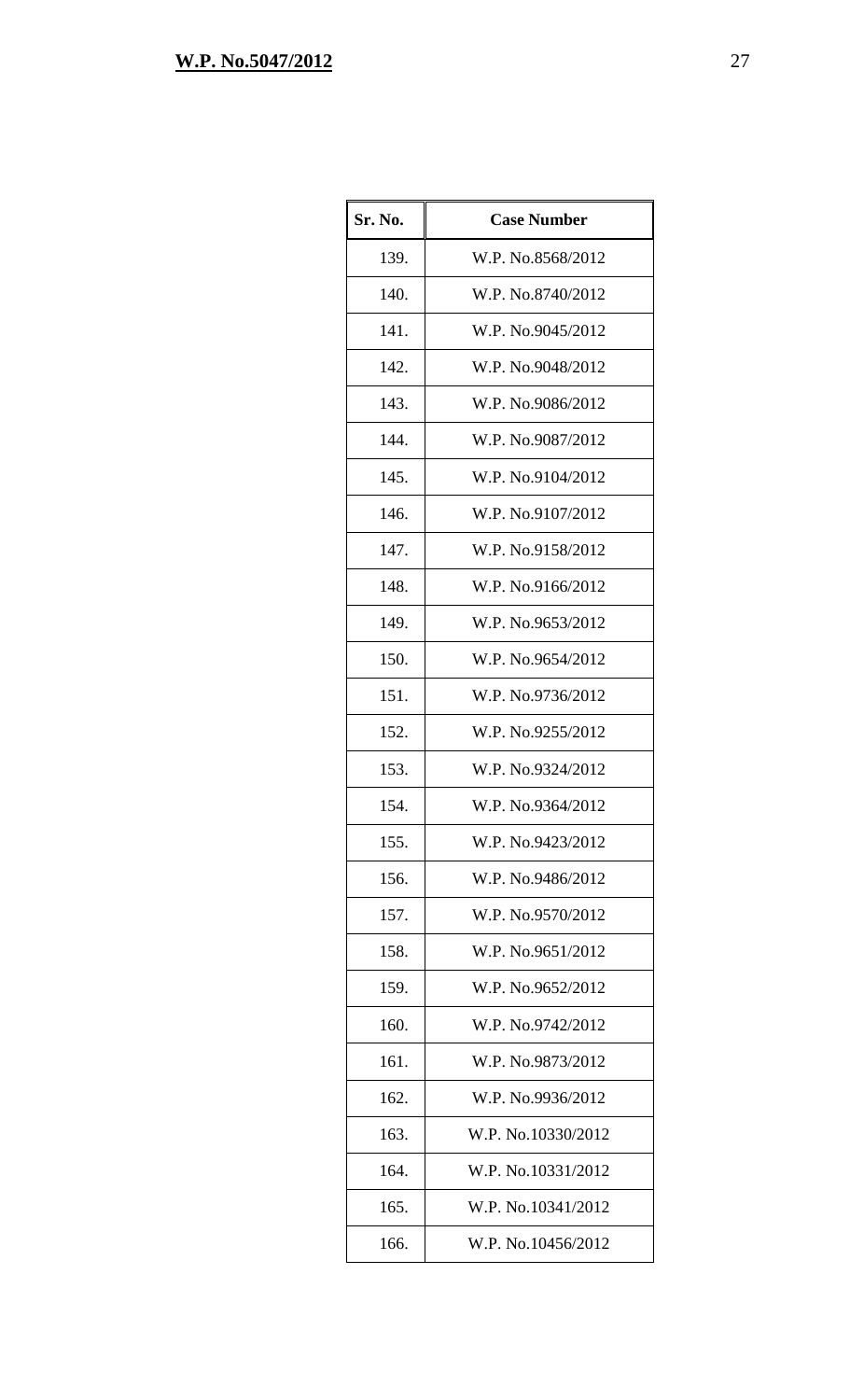| Sr. No. | <b>Case Number</b> |
|---------|--------------------|
| 167.    | W.P. No.10498/2012 |
| 168.    | W.P. No.10499/2012 |
| 169.    | W.P. No.10598/2012 |
| 170.    | W.P. No.10688/2012 |
| 171.    | W.P. No.10698/2012 |
| 172.    | W.P. No.10721/2012 |
| 173.    | W.P. No.10838/2012 |
| 174.    | W.P. No.10852/2012 |
| 175.    | W.P. No.10935/2012 |
| 176.    | W.P. No.15660/2012 |
| 177.    | W.P. No.15791/2012 |
| 178.    | W.P. No.16754/2012 |
| 179.    | W.P. No.16810/2012 |
| 180.    | W.P. No.16811/2012 |
| 181.    | W.P. No.16812/2012 |
| 182.    | W.P. No.16813/2012 |
| 183.    | W.P. No.16997/2012 |
| 184.    | W.P. No.16998/2012 |
| 185.    | W.P. No.17106/2012 |
| 186.    | W.P. No.17286/2012 |
| 187.    | W.P. No.17332/2012 |
| 188.    | W.P. No.17743/2012 |
| 189.    | W.P. No.18029/2012 |
| 190.    | W.P. No.18098/2012 |
| 191.    | W.P. No.18221/2012 |
| 192.    | W.P. No.20261/2012 |
| 193.    | W.P. No.21671/2012 |
| 194.    | W.P. No.22447/2012 |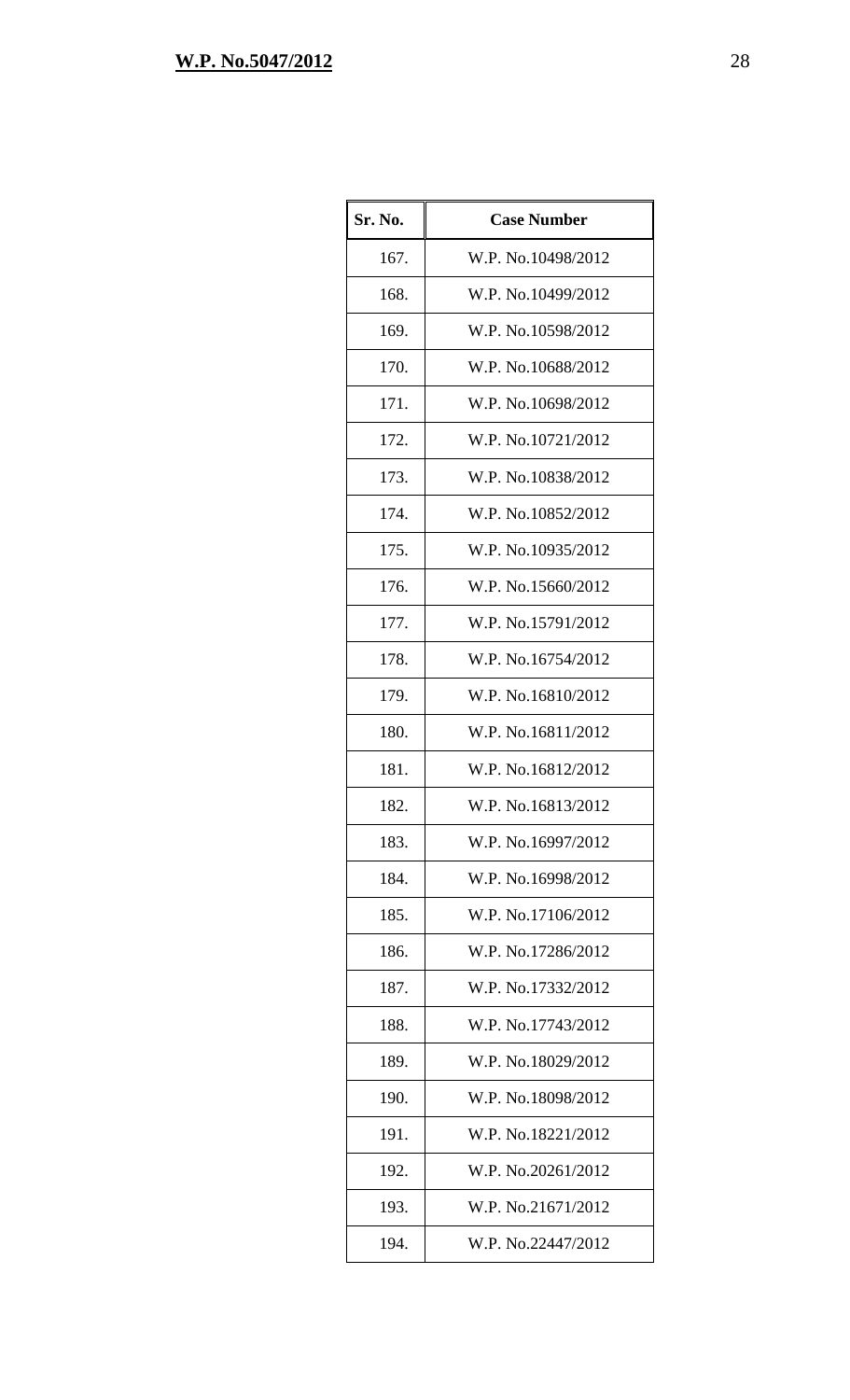| Sr. No. | <b>Case Number</b> |
|---------|--------------------|
| 195.    | W.P. No.22594/2012 |
| 196.    | W.P. No.22646/2012 |
| 197.    | W.P. No.23402/2012 |
| 198.    | W.P. No.25801/2012 |
| 199.    | W.P. No.26814/2012 |
| 200.    | W.P. No.26815/2012 |
| 201.    | W.P. No.28142/2012 |
| 202.    | W.P. No.26440/2012 |
| 203.    | W.P. No.25622/2012 |
| 204.    | W.P. No.25623/2012 |
| 205.    | W.P. No.22075/2012 |
| 206.    | W.P. No.28912/2012 |
| 207.    | W.P. No.27352/2012 |
| 208.    | W.P. No.8695/2011  |
| 209.    | W.P. No.9041/2011  |
| 210.    | W.P. No.9019/2011  |
| 211.    | W.P. No.9020/2011  |
| 212.    | W.P. No.8926/2011  |
| 213.    | W.P. No.7802/2011  |
| 214.    | W.P. No.8256/2011  |
| 215.    | W.P. No.8257/2011  |
| 216.    | W.P. No.8647/2011  |
| 217.    | W.P. No.6848/2011  |
| 218.    | W.P. No.8359/2011  |
| 219.    | W.P. No.7406/2011  |
| 220.    | W.P. No.7029/2011  |
| 221.    | W.P. No.9118/2011  |
| 222.    | W.P. No.9354/2011  |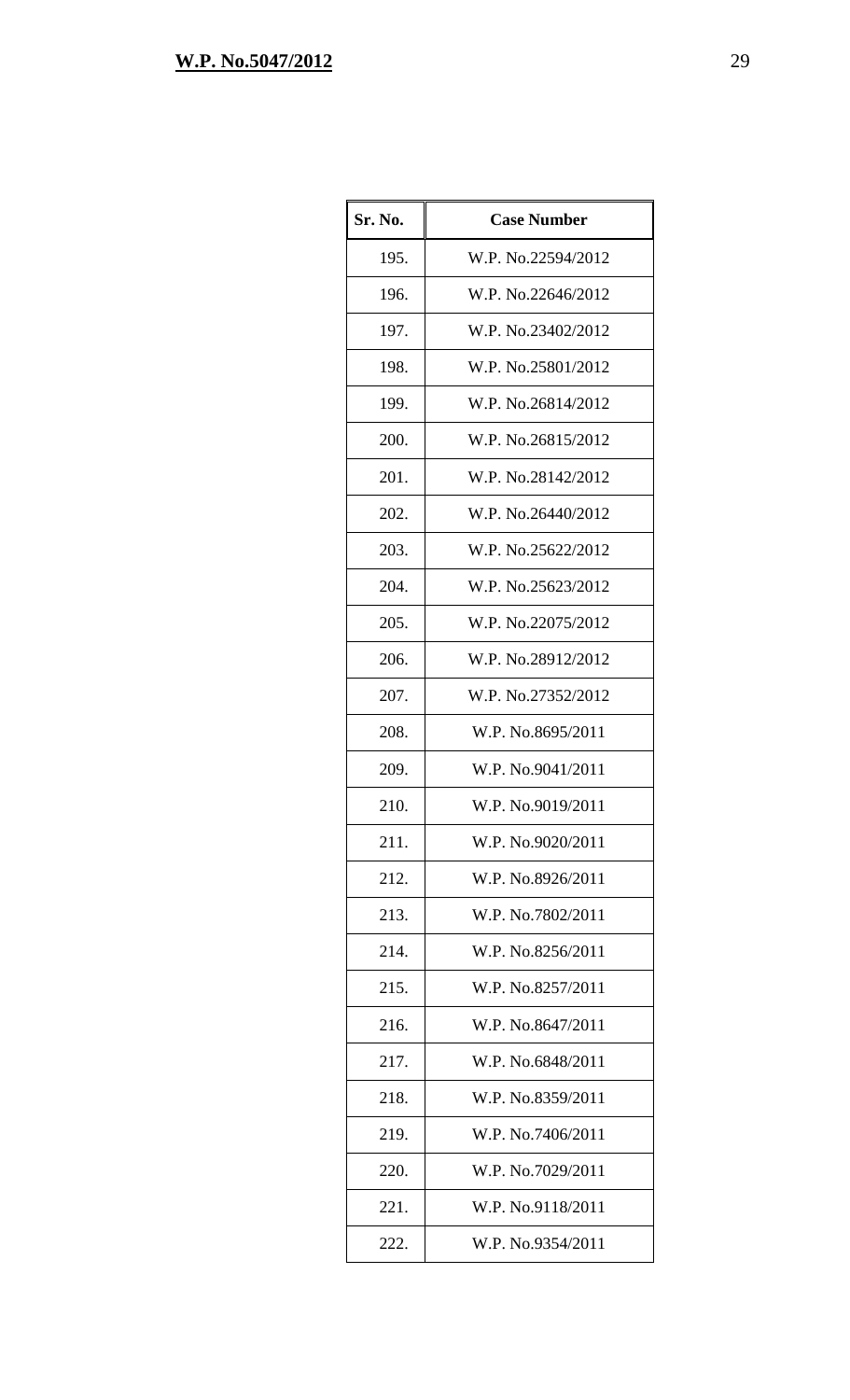| Sr. No. | <b>Case Number</b> |
|---------|--------------------|
| 223.    | W.P. No.9355/2011  |
| 224.    | W.P. No.9219/2011  |
| 225.    | W.P. No.9873/2011  |
| 226.    | W.P. No.7895/2011  |
| 227.    | W.P. No.11343/2011 |
| 228.    | W.P. No.13657/2011 |
| 229.    | W.P. No.8154/2011  |
| 230.    | W.P. No.18058/2011 |
| 231.    | W.P. No.19644/2011 |
| 232.    | W.P. No.19862/2011 |
| 233.    | W.P. No.19107/2011 |
| 234.    | W.P. No.20160/2011 |
| 235.    | W.P. No.20297/2011 |
| 236.    | W.P. No.20298/2011 |
| 237.    | W.P. No.12159/2011 |
| 238.    | W.P. No.12160/2011 |
| 239.    | W.P. No.12153/2011 |
| 240.    | W.P. No.26855/2011 |
| 241.    | W.P. No.2379/2012  |
| 242.    | W.P. No.26856/2011 |
| 243.    | W.P. No.12568/2011 |
| 244.    | W.P. No.14436/2011 |
| 245.    | W.P. No.27422/2011 |
| 246.    | W.P. No.1302/2012  |
| 247.    | W.P. No.15927/2011 |
| 248.    | W.P. No.26489/2011 |
| 249.    | W.P. No.29582/2011 |
| 250.    | W.P. No.29653/2012 |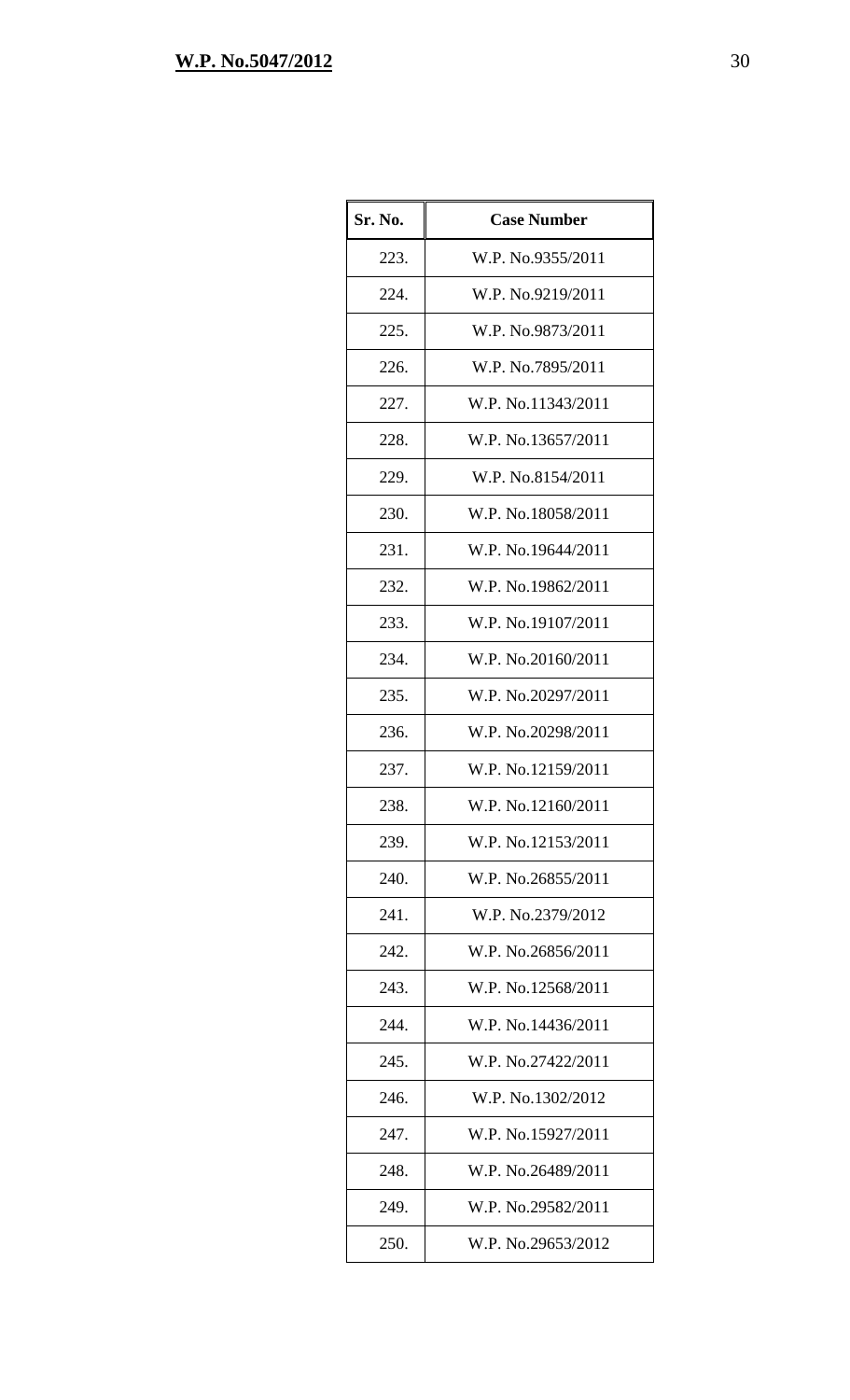| Sr. No. | <b>Case Number</b> |
|---------|--------------------|
| 251.    | W.P. No.29751/2012 |
| 252.    | W.P. No.26857/2011 |
| 253.    | W.P. No.23251/2010 |
| 254.    | W.P. No.26554/2010 |
| 255.    | W.P. No.26555/2010 |
| 256.    | W.P. No.26568/2010 |
| 257.    | W.P. No.26769/2010 |
| 258.    | W.P. No.27266/2011 |
| 259.    | W.P. No.27863/2011 |
| 260.    | W.P. No.27864/2011 |
| 261.    | W.P. No.27865/2011 |
| 262.    | W.P. No.27866/2011 |
| 263.    | W.P. No.29671/2011 |
| 264.    | W.P. No.24686/2011 |
| 265.    | W.P. No.4580/2011  |
| 266.    | W.P. No.7686/2011  |
| 267.    | W.P. No.9655/2011  |
| 268.    | W.P. No.9656/2011  |
| 269.    | W.P. No.11256/2011 |
| 270.    | W.P. No.11359/2011 |
| 271.    | W.P. No.11665/2012 |
| 272.    | W.P. No.13721/2011 |
| 273.    | W.P. No.22737/2011 |
| 274.    | W.P. No.22738/2011 |
| 275.    | W.P. No.1985/2012  |
| 276.    | W.P. No.2726/2011  |
| 277.    | W.P. No.3173/2012  |
| 278.    | W.P. No.4439/2010  |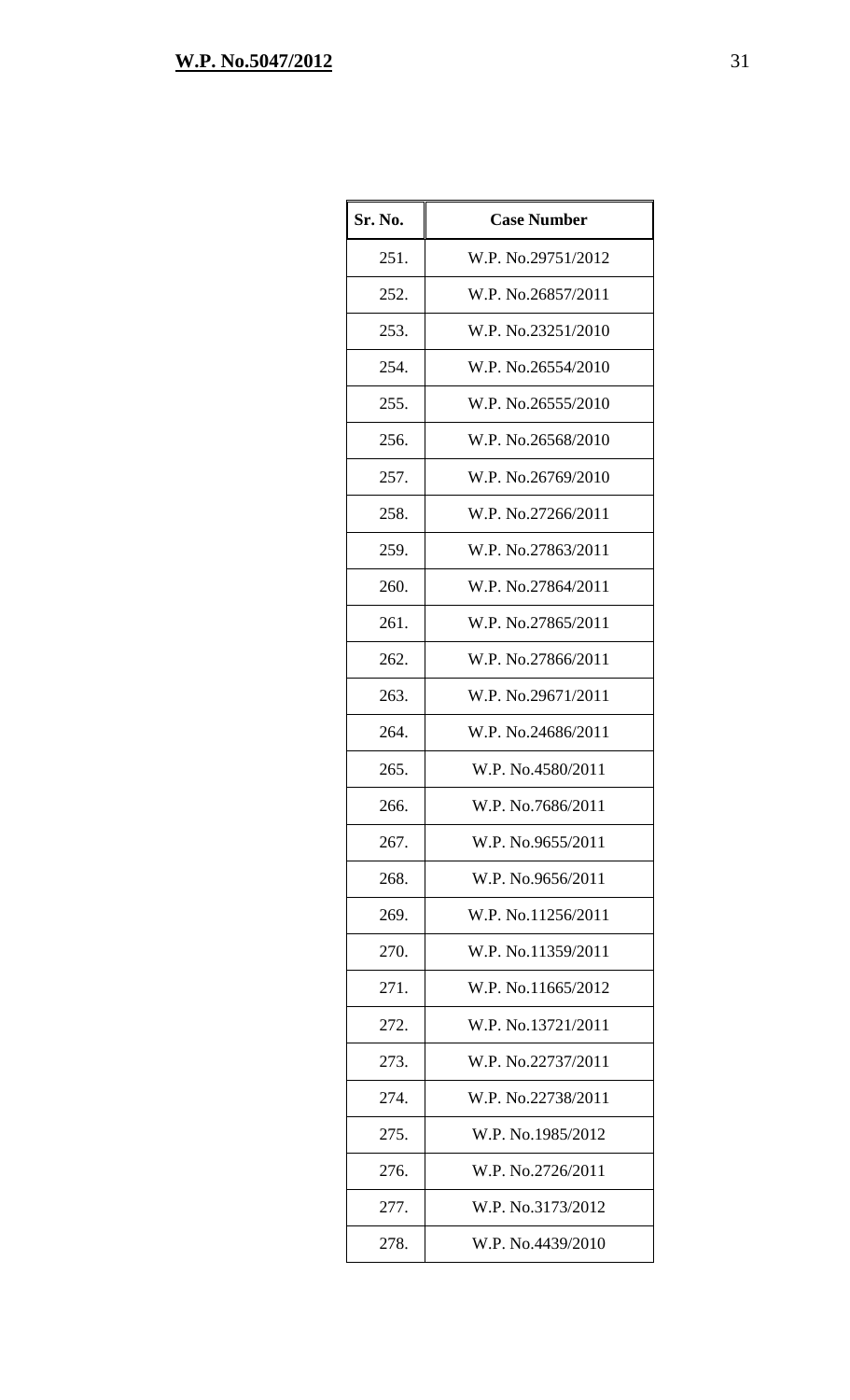| Sr. No. | <b>Case Number</b>      |
|---------|-------------------------|
| 279.    | W.P. No.4478/2011       |
| 280.    | Crl. Org. No.476-W/2010 |
| 281.    | Crl. Org. No.458-W/2010 |
| 282.    | W.P. No.21725/2011      |
| 283.    | W.P. No.11666/2012      |
| 284.    | W.P. No.10908/2011      |
| 285.    | W.P. No.10674/2011      |
| 286.    | W.P. No.4440/2011       |
| 287.    | W.P. No.132/2013        |
| 288.    | W.P. No.57/2013         |
| 289.    | W.P. No.58/2013         |
| 290.    | W.P. No.59/2013         |
| 291.    | W.P. No.60/2013         |
| 292.    | W.P. No.61/2013         |
| 293.    | W.P. No.31741/2012      |
| 294.    | W.P. No.109/2013        |
| 295.    | W.P. No.110/2013        |
| 296.    | W.P. No.111/2011        |
| 297.    | W.P. No.367/2013        |
| 298.    | W.P. No.368/2013        |
| 299.    | W.P. No.887/2013        |
| 300.    | W.P. No.888/2013        |
| 301.    | W.P. No.1110/2013       |
| 302.    | W.P. No.25182/2011      |
| 303.    | W.P. No.711/2013        |
| 304.    | W.P. No.2145/2013       |
| 305.    | W.P. No.18521/2011      |
| 306.    | W.P. No.19219/2012      |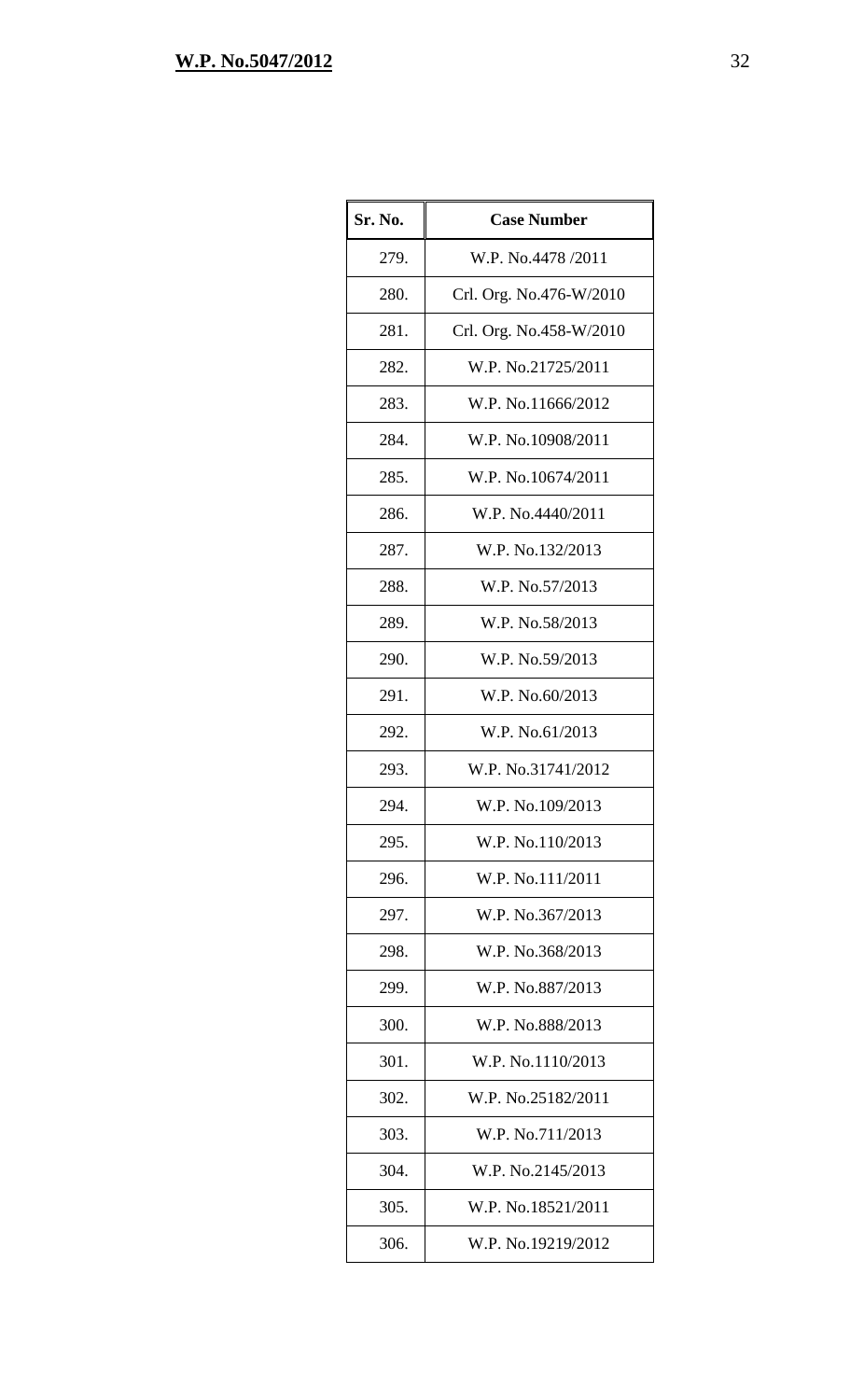| Sr. No. | <b>Case Number</b> |
|---------|--------------------|
| 307.    | W.P. No.19218/2012 |
| 308.    | W.P. No.1879/2013  |
| 309.    | W.P. No.2526/2013  |
| 310.    | W.P. No.5109/2013  |
| 311.    | W.P. No.5138/2013  |
| 312.    | W.P. No.5139/2013  |
| 313.    | W.P. No.5450/2013  |
| 314.    | W.P. No.5246/2013  |
| 315.    | W.P. No.20452/2013 |
| 316.    | W.P. No.21502/2013 |
| 317.    | W.P. No.6547/2013  |
| 318.    | W.P. No.7056/2013  |
| 319.    | W.P. No.29753/2012 |
| 320.    | W.P. No.27742/2012 |
| 321.    | W.P. No.6412/2013  |
| 322.    | W.P. No.7074/2013  |
| 323.    | W.P. No.6572/2013  |
| 324.    | W.P. No.21438/2013 |
| 325.    | W.P. No.21439/2013 |
| 326.    | W.P. No.21440/2013 |
| 327.    | W.P. No.21441/2013 |
| 328.    | W.P. No.21449/2013 |
| 329.    | W.P. No.21770/2013 |
| 330.    | W.P. No.17671/2013 |
| 331.    | W.P. No.21884/2013 |
| 332.    | W.P. No.22908/2013 |
| 333.    | W.P. No.16622/2011 |
| 334.    | W.P. No.18015/2011 |